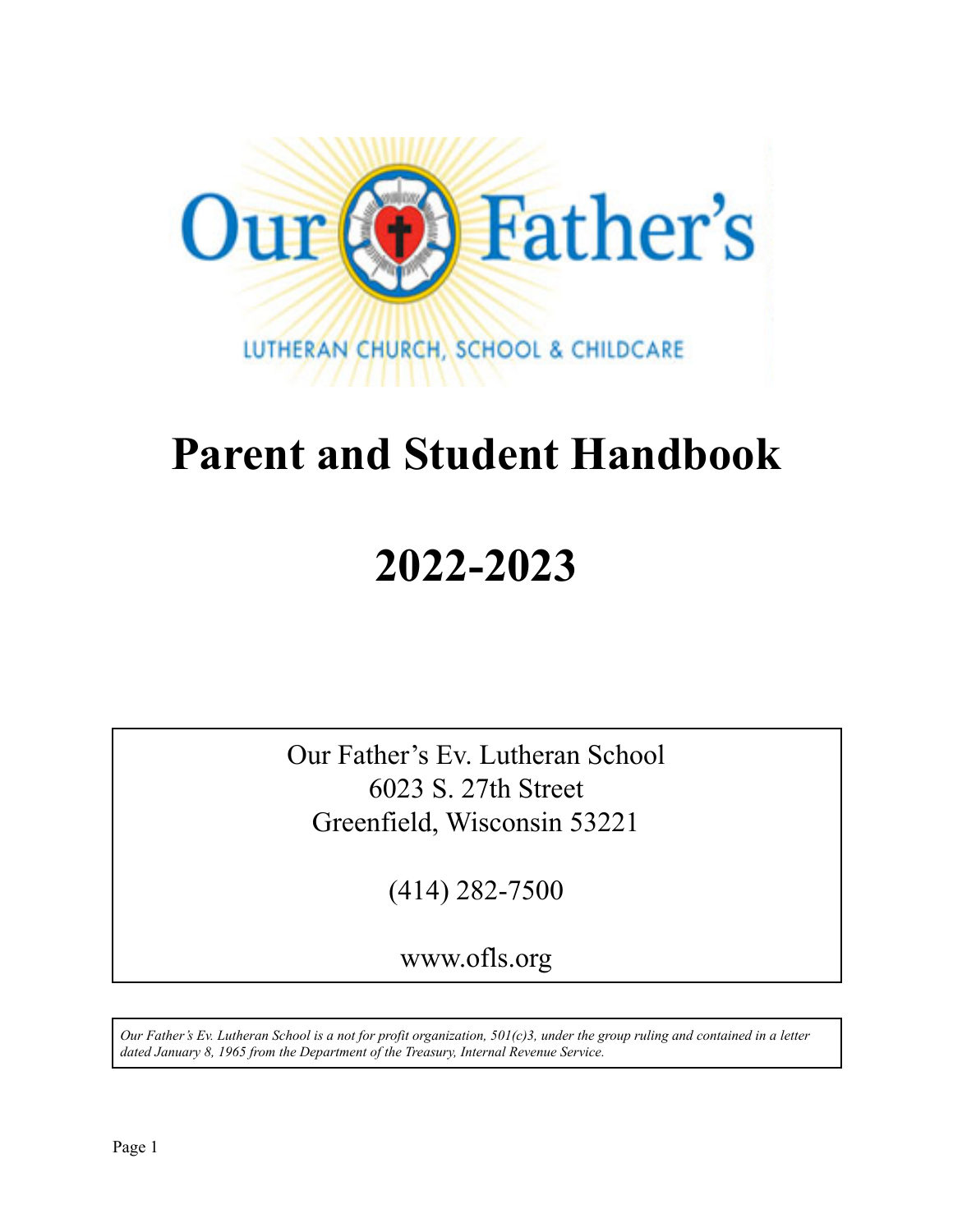## **Parent Handbook - Table of Contents**

| <b>Member of LCMS</b>                  | 3                       | <b>Fees and Tuition</b>                   | 15 |
|----------------------------------------|-------------------------|-------------------------------------------|----|
| <b>Emergency Information</b>           | 3                       | <b>Fees and Tuition for School Choice</b> | 15 |
| <b>Mission Statement</b>               | $\overline{\mathbf{4}}$ | <b>Field Trips</b>                        | 16 |
| Welcome                                | $\overline{\mathbf{4}}$ | <b>Homework Expectations</b>              | 16 |
| <b>Philosophy of Education</b>         | $\overline{\mathbf{4}}$ | <b>Homework from Student Absence</b>      | 16 |
| <b>Solid Academic Training</b>         | $\overline{\mathbf{4}}$ | <b>IEP/ISP Team Evaluation</b>            | 16 |
| All children are part of the Church    | $\overline{\mathbf{4}}$ | <b>Liability Disclosure</b>               | 17 |
| <b>Church and Worship</b>              | 5                       | <b>Lice Policy</b>                        | 17 |
| <b>Church Attendance</b>               | 5                       | <b>Limited Services</b>                   | 17 |
| <b>Baptism</b>                         | 5                       | <b>Lunch Room</b>                         | 17 |
| <b>Adult Catechesis</b>                | 5                       | <b>Medication Policy and Procedure</b>    | 17 |
| <b>Weekly Chapel Services</b>          | 6                       | <b>Milk</b>                               | 18 |
| <b>Devotions</b>                       | 6                       | <b>Newsletter</b>                         | 18 |
| <b>Parent Responsibilities</b>         | 6                       | <b>Non-Discrimination Policy</b>          | 19 |
| <b>Faculty and Staff List</b>          | 7                       | <b>Non-Harassment Policy</b>              | 19 |
| <b>Governing Board</b>                 | 7                       | <b>Nuisances</b>                          | 20 |
| <b>Abuse</b>                           | 7                       | <b>Online Grades</b>                      | 20 |
| <b>Admission Policy</b>                | 7                       | <b>Open Board Meetings</b>                | 20 |
| <b>Absence from/Tardy to School</b>    | 8                       | <b>Opt Out of Religious Activities</b>    | 20 |
| <b>Alternative Lifestyles</b>          | 9                       | <b>Parental Access to the Classroom</b>   | 20 |
| <b>Appeals Process</b>                 | 9                       | <b>Parental Service</b>                   | 21 |
| <b>Background Checks</b>               | 10                      | <b>Parental Support</b>                   | 21 |
| <b>Birthday Treats</b>                 | 10                      | <b>Parties</b>                            | 21 |
| <b>Computer Network Acceptable Use</b> | 10                      | <b>Promotion Standards</b>                | 21 |
| <b>Dealing with Problem Situations</b> | 10                      | <b>Policy for Student Records</b>         | 22 |
| <b>Discipline Policy</b>               | 11                      | <b>Room Parents</b>                       | 22 |
| <b>Dress Code</b>                      | 12                      | <b>School Times for Students</b>          | 23 |
| <b>Due Process</b>                     | 12                      | <b>Sexual Harassment</b>                  | 23 |
| <b>Early Dismissal</b>                 | 12                      | <b>Student Illness</b>                    | 23 |
| <b>Emergency School Closings</b>       | 13                      | <b>Student Search</b>                     | 24 |
| <b>Enrollment Limitations</b>          | 14                      | <b>Transfer Policy</b>                    | 24 |
| <b>Examination of Student Records</b>  | 14                      | <b>Visitors</b>                           | 25 |
| <b>Extracurricular Activities</b>      | 14                      | <b>Volunteer Opportunities</b>            | 25 |
| <b>Fire Drills</b>                     | 14                      | 501(c)3 Documents                         | 26 |
| Fighting                               | 14                      | <b>Acknowledgement of Guidelines</b>      | 27 |
| Fees                                   | 15                      |                                           |    |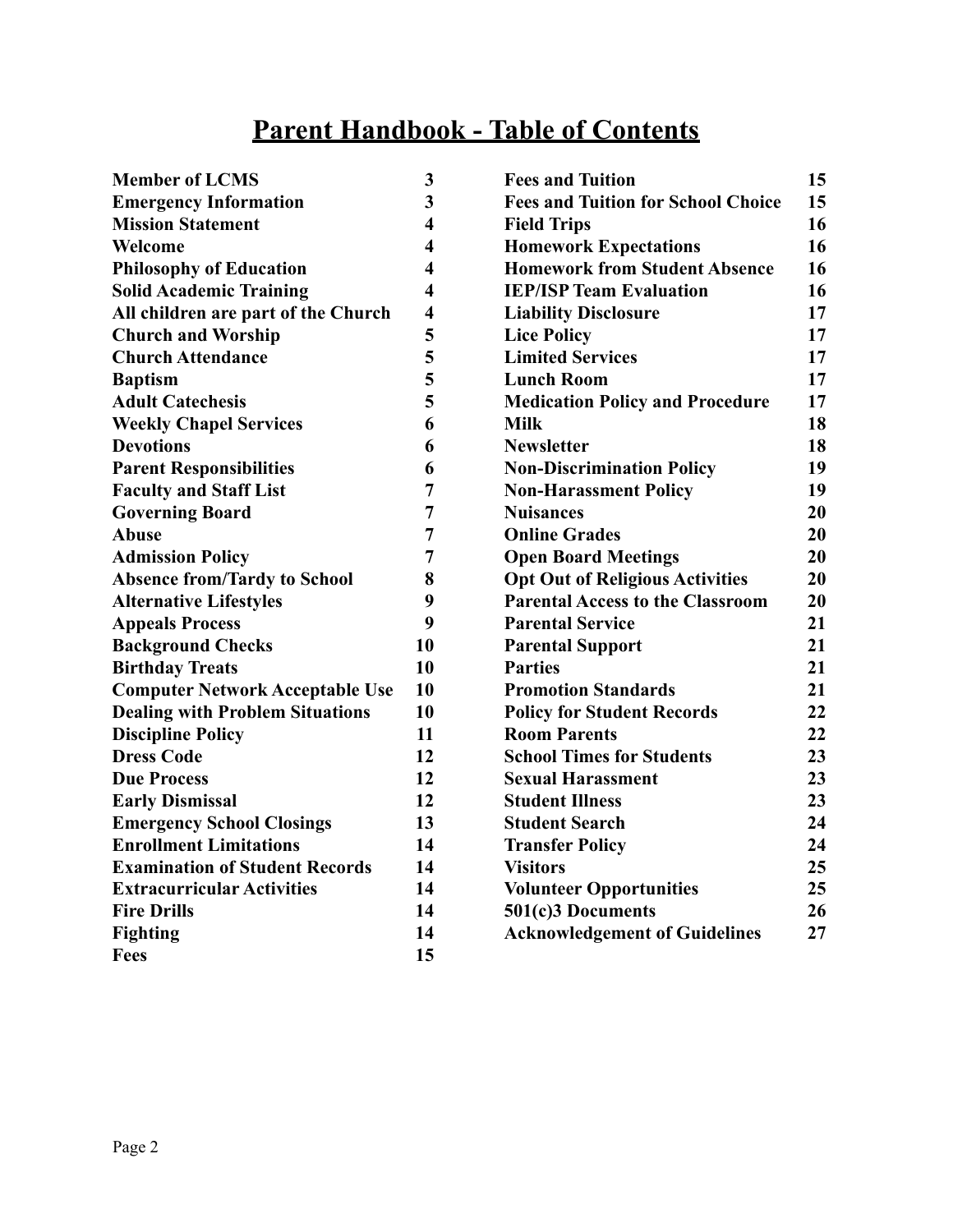**Our Father's Lutheran is a member congregation of the Lutheran Church - Missouri Synod (LCMS). The beliefs and teachings of the church and school are in accordance with those of the LCMS [\(www.lcms.org](http://www.lcms.org)). For further information, please contact the church office to speak with the pastor.**

## **This Handbook does not contractually bind Our Father's Lutheran School and is subject to change without notice by decision of Our Father's governing body.**

**Our Father's Lutheran School is accredited by National Lutheran School Accreditation. Our Father's ChildCare holds a State of Wisconsin Child Care License. They are quality rated through the Youngstar program. These certificates ensure your child will participate in a school that is not only safe but provides an environment that enhances development.**

**Our phone system is designed to serve the needs of our school families and our staff. One of our highest priorities is to maintain classroom environments that are free from unnecessary interruptions. For this reason, we do not allow telephone calls directly to the classrooms during the school day. Messages for students will be taken by our school support staff. To reach the school office, please call 414-282-7500. Office hours are 7:30 AM to 3:30 PM. After hours, our voice mail system will allow you to leave messages for teachers and staff.**

#### **EMERGENCY INFORMATION**

**For snow days, or any other community emergency, please tune in to local media outlets, including CBS-58, WTMJ-4, and WISN-12 for information about school closings.**

**We encourage parents to use their own discretion when deciding to send their children to school on days when the weather is hazardous.**

**If an emergency occurs during the school day, we will make every effort to contact you. This is a cooperative effort to communicate important information as quickly as possible.**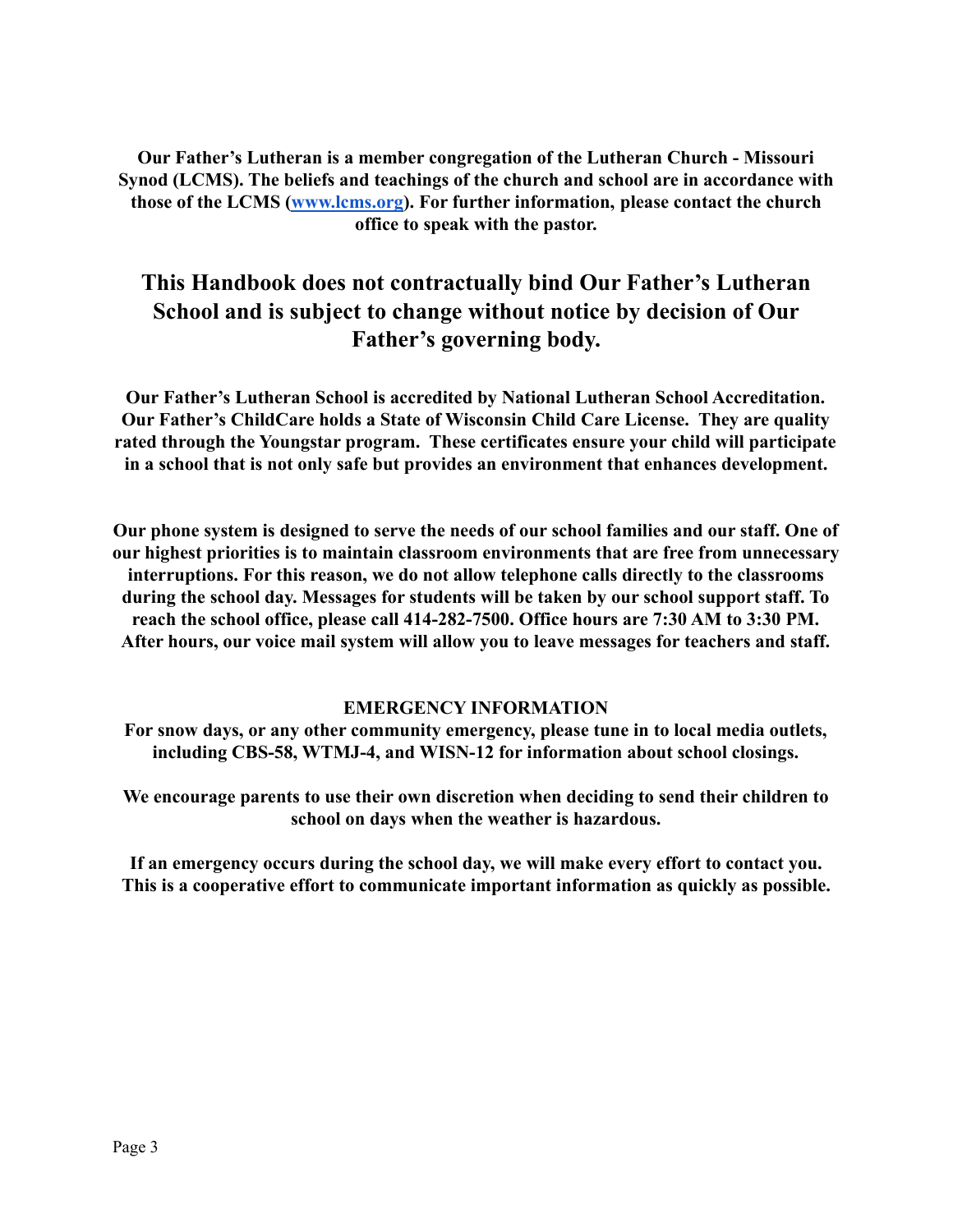## **Our Father's Ev. Lutheran School**

## **Mission Statement**

**The Mission of Our Father's Ev. Lutheran School is to assist parents in their God-given responsibility to educate their children and to train them in the one true faith in Jesus Christ.**

## **Welcome**

Each day at Our Father's, we seek to teach the children about the love of God the Father shown to us through the suffering, death, and resurrection of Jesus Christ. We do this through extensive use and memorization of Luther's Small Catechism as well as the daily reading of Bible stories. We cannot emphasize enough how important it is to hear God's Word spoken. Romans 10:17 tells us that faith comes by hearing. If you are not a member of the Lutheran Church, we encourage you to ask the Pastor and staff about the Lutheran Church and we welcome you to join us on Thursdays and Sundays in worship.

## **Philosophy of Education**

A philosophy of education requires the awareness that the source of all truth is Divine revelation (Ps. 25:5) and that God has revealed Himself to us only through Word and Sacrament (Jn. 14:6, I Cor. 2:10). In that Word, God has entrusted parents with the responsibility to teach their children (Deut. 11:19, Ps. 78:5, Prov. 22:6). It is the function of a school to assist parents with this responsibility by providing an organized learning environment, centered on Christ, that nourishes the mind, body, and spirit of those children in our care. Our Father's Lutheran is a member congregation of the Lutheran Church - Missouri Synod (LCMS). The beliefs and teachings of the church and school are in accordance with those of the LCMS [\(www.lcms.org\)](http://www.lcms.org).

## **Solid Academic Training**

God expects His children to develop and use all of the abilities He has given them to glorify Him and to benefit their neighbor. Our Father's follows a curriculum that builds sequentially in the areas of Religion, Mathematics, Science, Social Studies, Language Arts, Technology, Music, Art, and Physical Education. Each year, first through eighth grade students are assessed to give an accurate comparison to state and local norms.

## **All children are part of the Church**

The Lutheran Church has traditionally been known as the "Education Church", and that holds true today at Our Father's Ev. Lutheran Church and School. Part of the Great Commission is to teach, and the Church begins to fulfill that function with an educational program for her youth.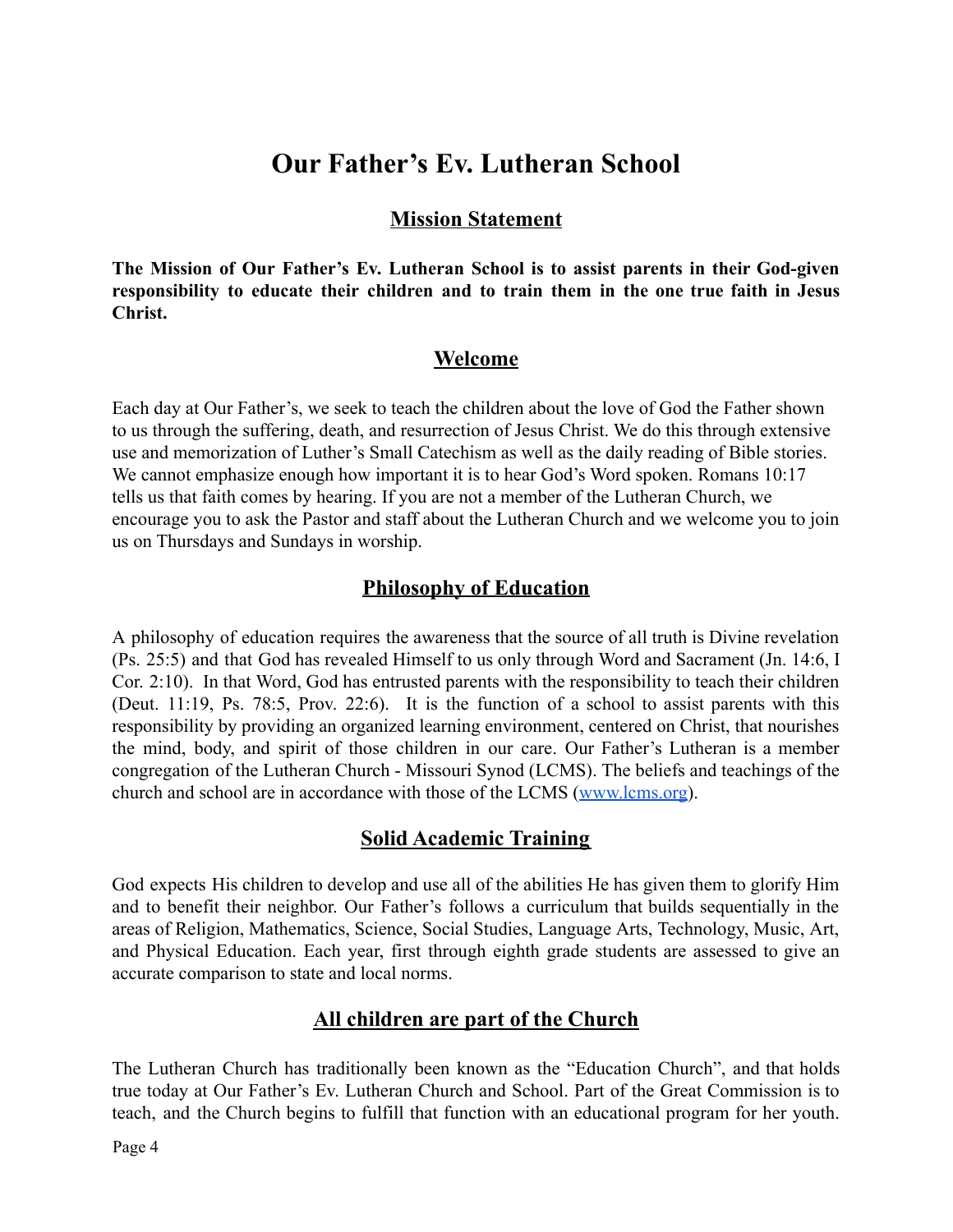This program helps prepare all of the children for their adult involvement in God's Kingdom. In Lutheran schools the Christian dimension permeates all subjects and activities. Religion is not limited to one hour or one class. Teachers seek opportunities to witness in every class and relate God's Word to all aspects of life.

## **Church and Worship**

Our Father's celebrates the Divine Service three times each week. We welcome families to come and join us at any service. We also offer Adult Bible Study and Sunday School (3 yr - 6th grade). The service schedule is as follows:

- Thursday  $\omega$ , 7:00 pm (year round)
- Sunday  $\omega$  8:00 am and 10:45 am (Labor Day-Memorial Day)
	- Adult Bible Study and Sunday school between services at school
- Sunday  $\omega$  8:00 am and 10:00 am (Memorial Day-Labor Day)

## **Church Attendance**

Whereas the primary mission of Our Father's Lutheran Church and School is the sharing of the Gospel, regular church attendance is necessary for healthy spiritual development. It is vital that children and their families regularly attend church to hear God's Word and receive His Sacraments. This modeling demonstrates to your children the high level of importance of hearing and receiving God's free gifts.

All school families should strive to attend church on a weekly basis. This greatly impacts the attitudes and behavior of children in the classroom. We understand that there may be special circumstances which prevent you from meeting this expectation. **It is our desire that you make these issues known to us so that provisions might be made**. If you would like to speak to us personally about this expectation, please contact the Principal.

## **Baptism**

As a Lutheran School, we believe what Scripture says in Mark 16:16 and Matthew 28:19. To this end, our staff will strongly encourage the baptism of children who have not yet received this gift. Please know, Holy Baptism is not "just something to get done". The work begun in our baptism continues until the day our Lord returns in glory.

## **Adult Catechesis**

For those interested in learning more about the Lutheran faith, Adult Catechesis classes are offered. Participating in these classes is an excellent way to learn the faith and become more active at Our Father's.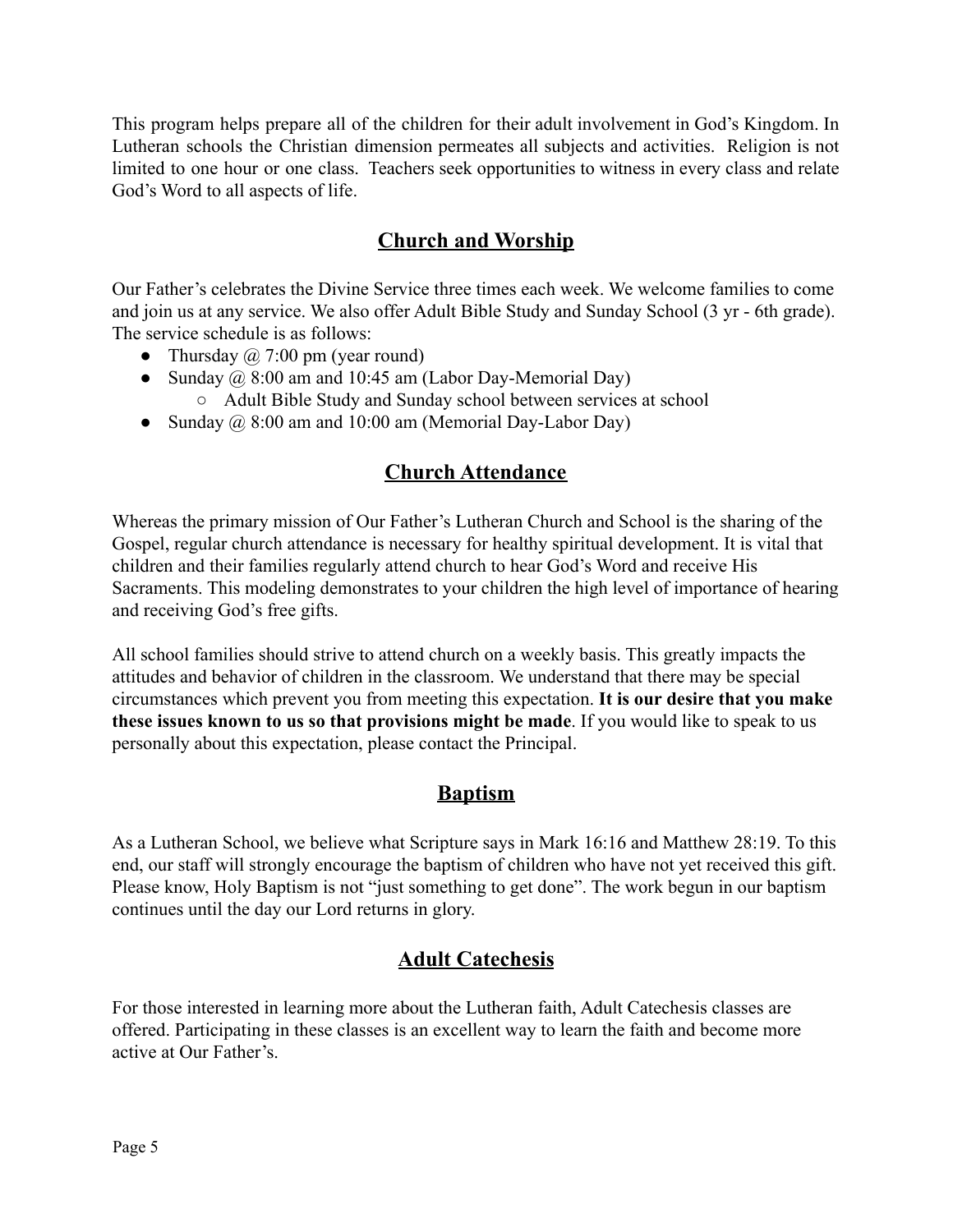## **Weekly Chapel Services**

Our school comes together Wednesday mornings at 8:05 a.m. in the church to worship together in the order of Matins. Parents are always welcome to join the faculty, staff, and students for these services. Chapel services are led by the Pastor. We also have a Baptismal Remembrance chapel where students who are celebrating baptism birthdays during specific months are recognized. Students who have completed(saying by memory to Pastor) any of the Six Chief parts of Luther's Small Catechism are also recognized at these services.

A chapel offering is collected at each of these services as well. Offering envelopes will be made available. In the past offerings have been given to a variety of charitable organizations and have helped needy families with food and clothing.

## **Devotions**

For families interested in having devotions as a family, *The Treasury of Daily Prayer* is an excellent resource for use with your children. Copies are available for purchase at cph.org and amazon.com.

## **Parent Responsibilities**

#### **The Basics:**

A child's success in school is greatly determined by the level of involvement the parent shows in the education process. As the parent, you are responsible for reinforcing what your child is taught during the school day. Remember, God has placed you in authority over your child. At Our Father's, your primary responsibilities are:

## **1. Spiritual**

- a. Pray with your child daily
- b. Take your child to church (see Church Attendance Policy)
- c. Encourage your child to share their faith
- d. Forgive your child

## **2. Academic**

- a. Get your child to school on time every day
- b. Know what your child is learning in school
- c. Set aside reading time every night
- d. Keep an open line of communication with the teacher

## **3. Social**

- a. Know your child's friends
- b. Encourage your child to participate in extracurricular activities
- c. Monitor your child's internet and social media use

#### **4. Physical**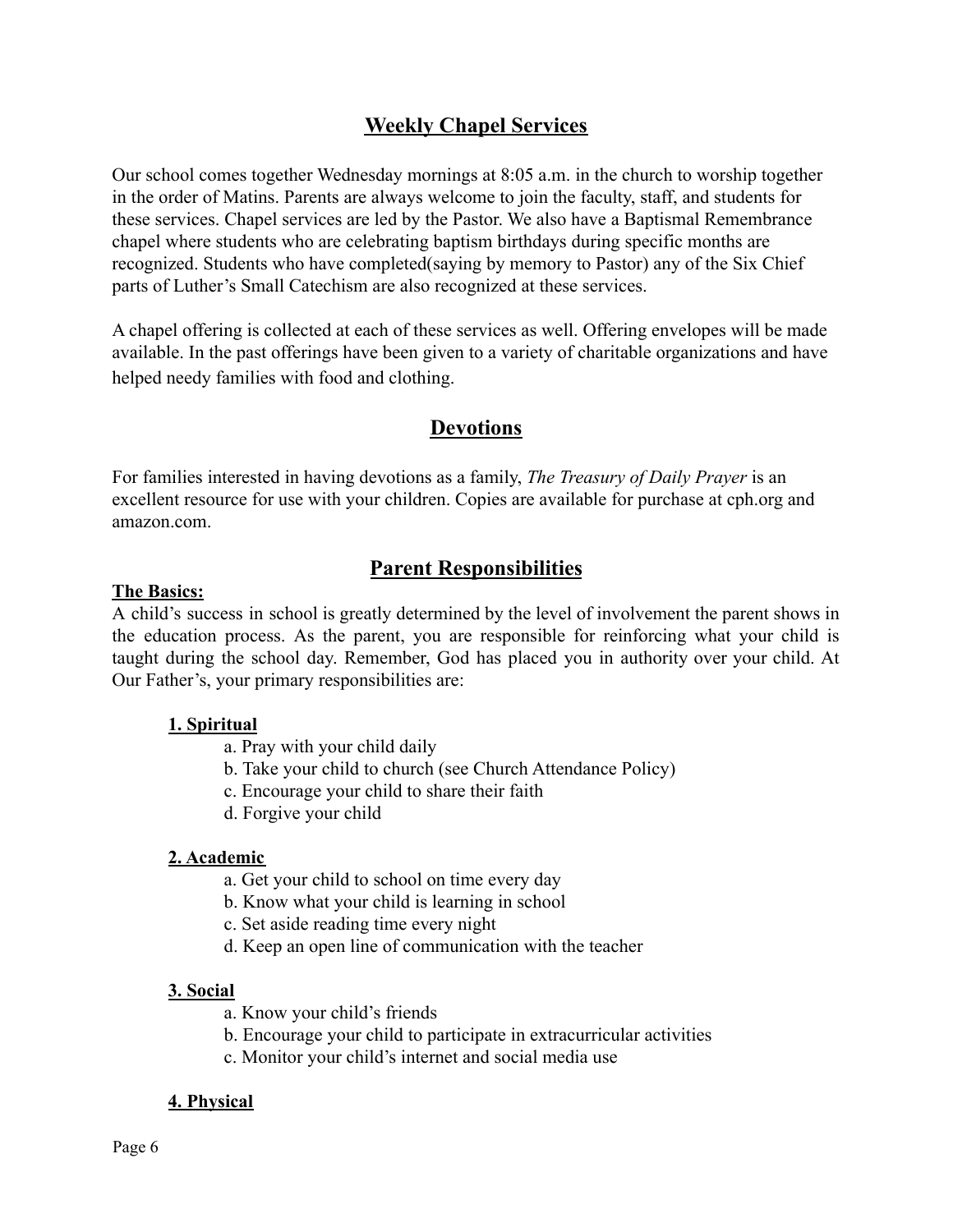- a. Encourage healthy eating habits
- b. Encourage physical activity
- c. Establish a regular bedtime

## **Faculty and Staff list**

Rev. Dr. Karl Fabrizius, Pastor Robert Cahill, 7-8 Homeroom Susan Burgess, 5-6 Homeroom Melvin Beversdorf, 3-4 Homeroom Elizabeth Gottschalk, 1-2 Homeroom Cheryl Cahill, Kindergarten

Laura Koch, Pre-School/Resource Nancy Wang, School Secretary Hannah Wieting, Music Ken Wiele, Band Jerry Winkelman, Trustee

## **Governing Board**

Our Father's Ev. Lutheran School's governing board is entitled, "The Board for Christian Education" (BCE). The 2022-2023 BCE consists of the following members:

- 1. David Burgess, Chairman
- 2. Linda Hojnacki, Vice-Chairman
- 3. Tom Domagalski
- 4. Stephen Saunders
- 5. Sherrie Lane
- 6. David Henke
- 7. Benjamin Janetzke
- 8. Sarah Docter

## **Abuse**

School Personnel must report suspected child abuse immediately to Child Protective Services as mandated by law.

## **Admission Policy**

Our purpose is to serve families who desire not simply a private education, but a distinctively Christian education for their children. Before applying for admission to our school, please read this Parent and Student Handbook. This Parent and Student Handbook will introduce you to many of the school's policies, procedures, and expectations for both parents and students. This school unashamedly believes, teaches, and practices the lordship of Jesus Christ and acknowledges the authority of God's Word, the Holy Scriptures, without reservation. Our staff is committed to teaching and answering questions from a biblical viewpoint consistent with the official teachings of the Lutheran Church - Missouri Synod. If your beliefs and lifestyle choices are not in agreement with our beliefs, our teachings may create conflict in your child's heart and mind. Biblical principles are integrated into every subject taught at our school. Our staff is committed not only to academic excellence, but also to teaching students how to apply the truths of God's Word to every aspect of life. We look forward to partnering with you to educate your child in God's truth.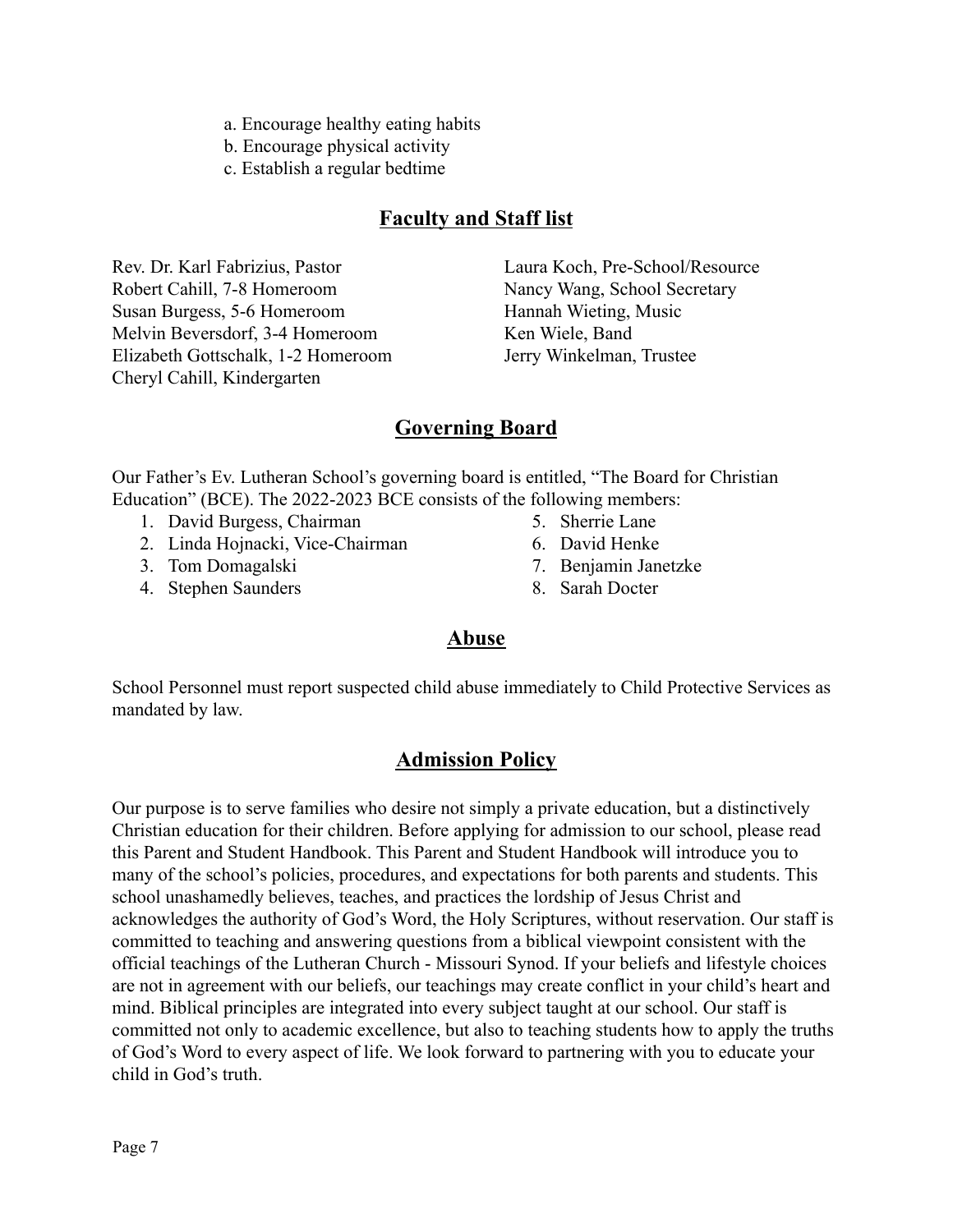Our Father's Ev. Lutheran School participates in the Parental Choice program for Milwaukee, Racine and for the State of Wisconsin. Parents enrolling in the School Choice Program must provide the required documentation. The list of required documentation is available in the school office.

Students entering through the Parental Choice Programs will be enrolled by random selection following the requirements and procedures established by the Wisconsin Department of Public Instruction (DPI).

For families not entering through the Parental Choice Program, the following procedure will be followed.

- Families currently enrolled at Our Father's Ev. Lutheran School will be given the first priority to enroll for the next year if all fees have been paid and tuition is current.
- New families will be enrolled on the basis of the following priorities:
	- 1. Members of Our Father's Ev. Lutheran Church;
	- 2. Members of Mt. Zion Lutheran Church and circuit congregations;
	- 3. Our Father's Ev. Lutheran Child Care families;
	- 4. Non-members date of application.

## **Additional Admissions Policies and Procedures can be found on the school website.**

## **Absence from/Tardy to School**

Regular attendance is a condition of maximum achievement and is the responsibility of parents.

- **When a child is going to be absent, parents should complete and submit the Student Attendance Absence form on the school website.**
- **When a child must be absent due to illness, a call to the school office or submittal of the Student Attendance Absence form is REQUIRED to confirm the safety of our students, and this call should be made by 9:00 a.m.**
- A written excuse giving the specific reason for the absence is expected upon the child's return to classes. **Failure to report an absence with the appropriate notice will result in an unexcused absence. Please see the state statute below regarding unexcused absences.**
- Students will be marked tardy for arrival between 8:00-8:45 am.
- After the first 45 minutes of the school day absence will be marked as defined below.
	- o 46-90 minutes: Quarter-day absent
	- o 91-180 minutes: Half-day absent
	- o 181-270 minutes: Three-quarter-day absent.
	- o More than 270 minutes: Full-day absent
- For any arrival after 8:00 a.m., parents must sign students into the office.

The school calendar includes a number of days when there are no classes. It is on these days, whenever possible, that routine medical and dental appointments should be made.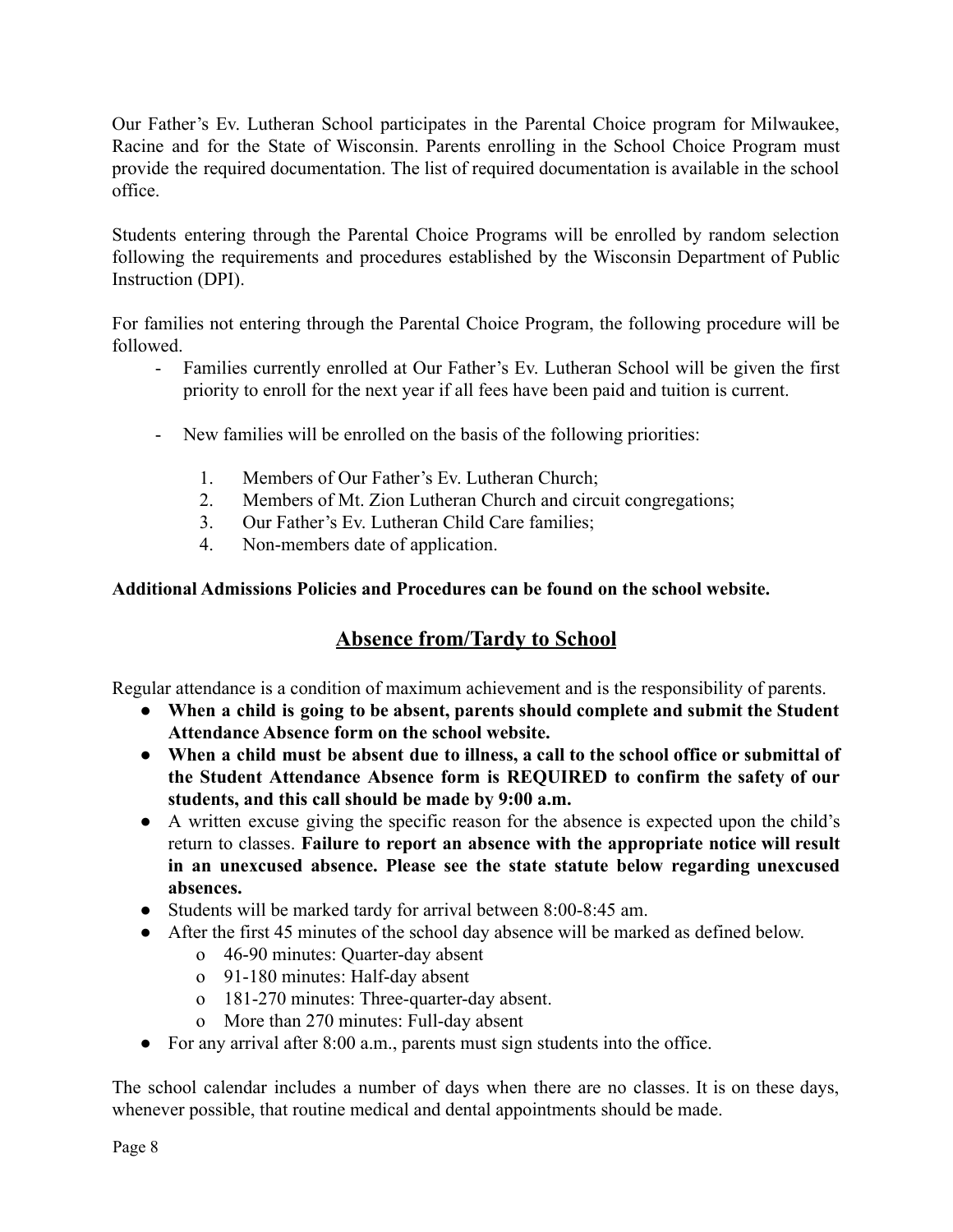Children who are absent from school are deprived of classroom interaction, which is vital to growth and very difficult to make up. Make-up work of assignments should be arranged with the individual teacher and completed with the same number of days that the child was absent.

## **According to Wisconsin Department of Education "A student qualifies to be habitually truant when he/she is absent without an acceptable excuse all of part of five or more days in a school semester, Wis. Stat. sec. 118.16(1)(a) and (c)."**

The parents of students who are habitually tardy will be notified to discuss the reason for this behavior. Tardiness is very disruptive to the classroom teacher and to the integrity of teaching time for the class and tardy student. If a student is tardy for five mornings or more during a quarter it may result in a disciplinary measure in Sycamore.

## **Alternative Lifestyles**

The Lord teaches us in His Word that sexuality is a gift granted by God. Deviations from His perfect design, including homosexuality, gender dysphoria, etc., are contrary to God's design. At Our Father's Lutheran School, we hold to the Biblical teaching and acknowledge the sin of these behaviors, as well as all other sins. Students who struggle with the sin of homosexuality should feel safe and welcome at our school while simultaneously understanding that their lifestyle is contrary to our teachings and God's Word. The student is encouraged to seek guidance and counseling from our staff regarding these issues. Publicly demonstrating an alternative lifestyle is not allowed at Our Father's Lutheran School.

## **Appeals Process**

Under 119.23(6m)(a)(4) all schools in the Milwaukee Parental Choice Program (MPCP) must provide to every MPCP applicant, "A copy of the appeals process used if the private school rejects the applicant." The following is the School's policy adopted by our school board to satisfy the requirements of  $119.23(6m)(a)(4)$ :

Under 119.23(2)(a) Any pupil in grades kindergarten to 12 who resides within the city may attend any private school if all of the following apply:

1.a. The pupil is a member of a family that has a total family income that does not exceed an amount equal to 3.0 times the poverty level determined in accordance with criteria established by the director of the federal office of management and budget. In this subdivision and sub. (3m), family income includes income of the pupil's parents or legal guardians. The family income of the pupil shall be verified as provided in subd.

1.b. A pupil attending a private school under this section whose family income increases, including a pupil who attended a private school under this section in the 2010-11 school year and whose family income has increased, may continue to attend a private school under this section.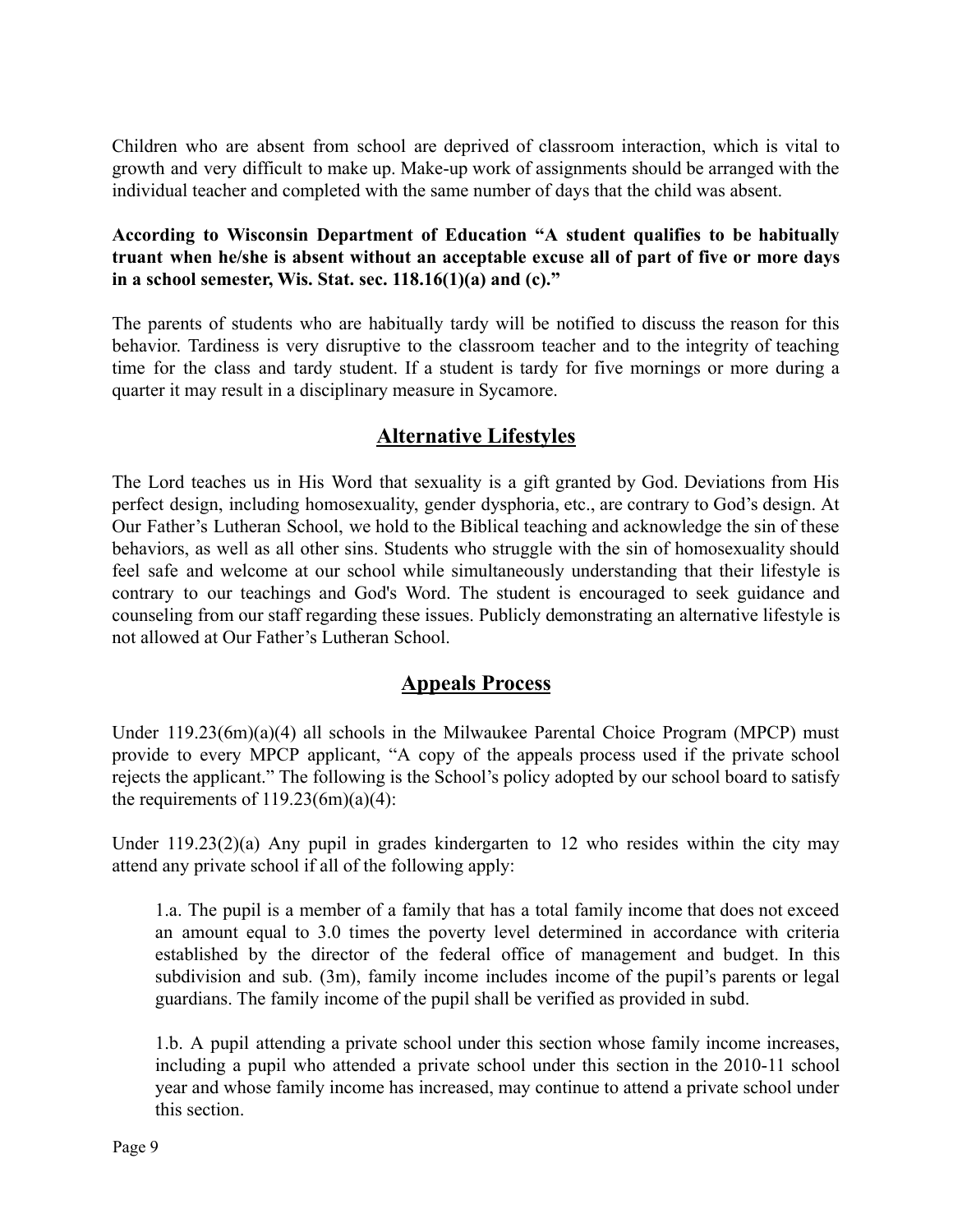119.23(3)(a) states that a school must, "Within 60 days after receiving the application…notify the applicant, in writing, whether the application has been accepted. If the private school rejects an application, the notice shall include the reason." A school may only reject an applicant for not meeting income and residency requirements, or for losing a random selection lottery. Under the School's appeals process, a rejected applicant has five working days from the date of receipt of their notice of rejection to provide written evidence to the school board that the applicant was improperly rejected. The evidence must include income and residency documentation from the original open enrollment period. The school president, Principal or executive director shall respond to the applicant's appeal within five working days of receipt of the appeal notifying him or her of the acceptance or rejection of the appeal.

## **Background Checks**

Our Father's Ev. Lutheran Church and School requires all adults who work directly with children or who may be alone with children, including volunteers in the school and drivers for field trips, to submit to criminal background checks using personal information. Background checks are conducted each year on all new paid staff and volunteers. All background checks are conducted by the Wisconsin Department of Justice, and the results are held in confidence by the school. This process is reliable and secure for both the school and the individual, and our school is safer for our children because of it.

## **Birthday Treats**

Due to a rising number and variety of food allergies in students, we ask that you speak with your child's teacher prior to bringing in a food treat. The classroom teachers know the allergies in their classroom and can address them with you. **Treats should not be sent for a classroom without the express consent of the teacher. Sugary beverages (juice, soda, etc.) are not to be brought into the classrooms.**

## **Computer Network and Chromebook Acceptable Use Policy**

Please refer to [www.ofls.org/school](http://www.ofls.org/school) to view the document. Agreement to this policy, which is completed during the enrollment process, is required in order to use the computer network or Chromebooks at Our Father's.

## **Dealing with Problem Situations**

When two or more people are together for long periods of time, there are bound to be disagreements; this is human nature. When a parent feels uncomfortable with the classroom situation, the person to talk with is the classroom teacher. Please arrange a time outside of instruction time to meet and discuss concerns. **Parents are asked not to come in to meet with teachers to discuss a concern between 7:40 am-3:10 pm unless an appointment has been made.**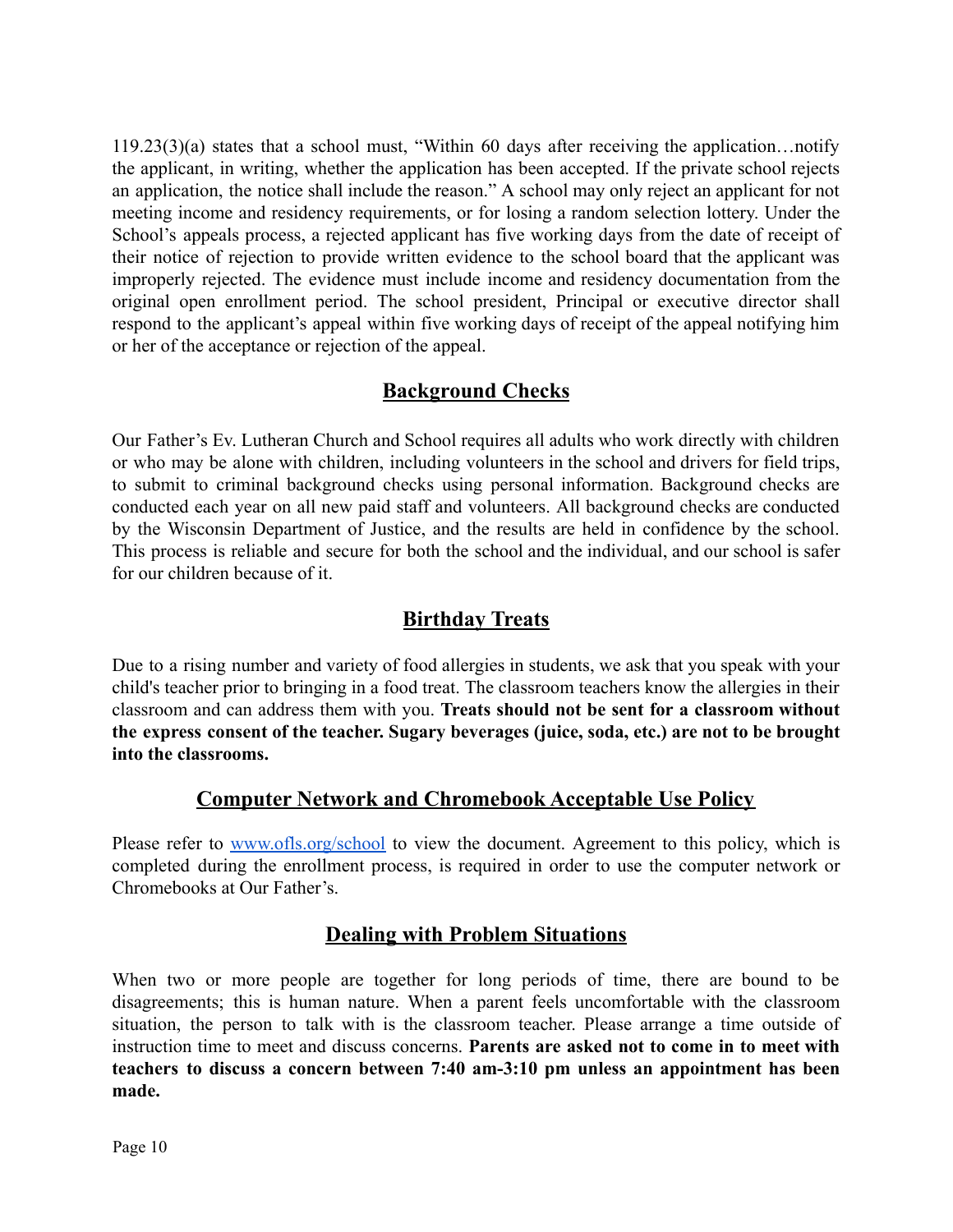Most often, "problems" can be resolved efficiently when parents take this first step. If the difficulty cannot be resolved by a parent and/or teacher, and this may mean more than one meeting, the Principal should be asked to become involved. If there is still not resolution to the situation, the matter may go to the Board for Christian Education. The Principal will act only after there has been consultation between parents and teacher. The Board for Christian Education will become involved only after all avenues to resolve the situation have been explored with both teacher and Principal. Please remember that, in our situation, the Pastor is everyone's Pastor: parent, teacher, Principal and Board for Christian Education member. He is always available to each person for spiritual advice.

## **Discipline Policy**

When a child misbehaves, attempts are made to help him/her see the error of his/her way (Law) and, after repentance, to assure him/her of the forgiveness and love of Jesus (Gospel). Children with chronic or serious discipline problems need parents and the school to work together to attempt, with God's help, to change the situation. Children who, after counseling, continue to show that they have a low regard for their responsibility (by attitude, work, and/or deed) will not be allowed to continue to attend our school.

It is expected that the students and parents of Our Father's Ev. Lutheran School will live their lives, both in and out of school, as Christian disciples. Parents, teachers, and other adults expect the students to be self-controlled. Therefore, in order to provide clear and concise communication between school and home about your child's behavior, the following code of discipline has been adopted.

Our Father's Ev. Lutheran School follows a point system. As points accumulate, consequences are given. At the end of this handbook, a summary of the behaviors and point values for inappropriate student behavior is provided. **Notifications of student misbehavior will show up in the family Sycamore account in the "Pass-a-Note" section. Teachers will follow up each** time a notice or point is given with a phone call or email. The purpose of this is to ensure **clear communication between the home and school with the goal of helping to maintain an optimal learning environment for all students.**

| 5 points accumulated per quarter  | Detention - Parental meeting required.                                                               |
|-----------------------------------|------------------------------------------------------------------------------------------------------|
| 10 points accumulated per quarter | Detention or In-School Suspension -<br>Parental meeting required.                                    |
| 15 points accumulated per quarter | In-School or Out-of-School Suspension (at<br>discretion of Principal). Parental meeting<br>required. |
| 20 points                         | Out-of-School Suspension. Meeting with<br>Parents and Board of Education members.                    |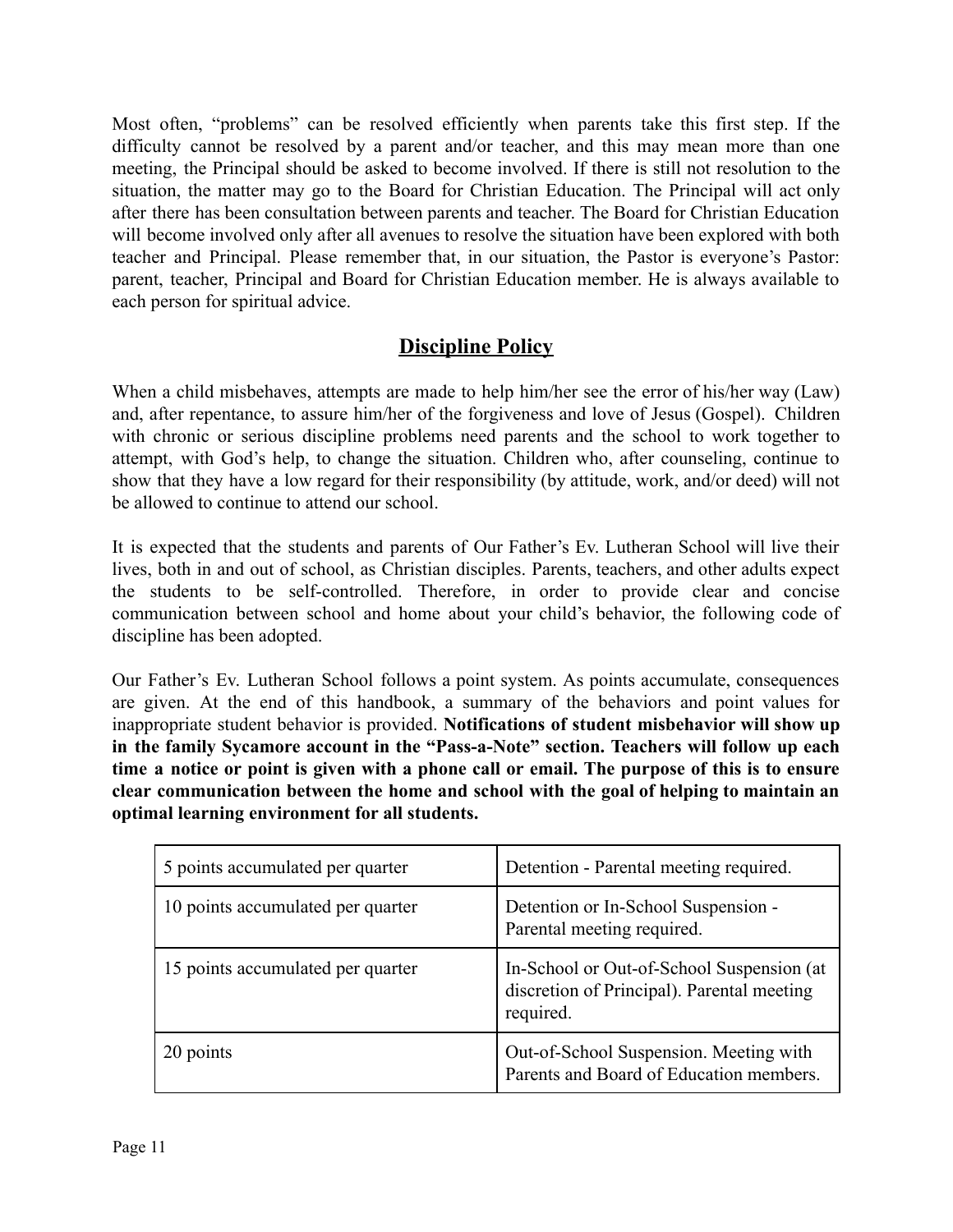| <b>Name</b>                            | <b>Description</b>                                                                                                                                                          | <b>Points</b> |
|----------------------------------------|-----------------------------------------------------------------------------------------------------------------------------------------------------------------------------|---------------|
| <b>Notification</b>                    |                                                                                                                                                                             |               |
| F.Y.I.                                 | Review of concepts needed or more preparation necessary.                                                                                                                    | $\mathbf{0}$  |
| No Lunch                               | Student came to school with no lunch.                                                                                                                                       | $\mathbf{0}$  |
| <b>Point Notice</b>                    |                                                                                                                                                                             |               |
| <b>Gum Chewing/Candy</b>               | Consumed outside of lunch.                                                                                                                                                  |               |
| <b>Inappropriate Bathroom Behavior</b> | Inappropriate use of bathroom.                                                                                                                                              |               |
| <b>Notification of Late Work</b>       | K-4th Grade An assignment was not handed in on time.                                                                                                                        |               |
| Disrespect of Peer                     | Student was disrespectful/rude to fellow student.                                                                                                                           |               |
| <b>Dress Code</b>                      | Please see Our Father's Evangelical Lutheran School Student Dress code on school website.                                                                                   |               |
| <b>Electronic Usage</b>                | Student used electronics (cell phone, computer, etc.) inappropriately at school.                                                                                            |               |
| <b>Incomplete Assignment</b>           | Grades 5-8 1 or more assignments was not completed or handed in on time. Your child was not prepared for class (did not have homework or necessary<br>classroom materials). |               |
| <b>Classroom Disruption</b>            | Student behavior was a disruption to class, detracting from the learning of others.                                                                                         |               |
| <b>Bullying</b>                        | Repeated disrespect/rude behavior directed at specific student(s). Principal will follow up with a phone call and face to face meeting.                                     |               |
| Cheating                               | No Description Given                                                                                                                                                        |               |
| <b>Disrespect of Teacher</b>           | Student was disrespectful in interaction with teacher.                                                                                                                      |               |
| <b>Fighting</b>                        | Student engaged in violent behavior.                                                                                                                                        |               |
| <b>Vulgar Language/Gesture</b>         | Teacher will follow up with a phone call.                                                                                                                                   |               |
|                                        |                                                                                                                                                                             |               |

## **Detentions**:

Detentions are received upon accumulation of 5 points in a quarter. At 10 points, a detention may be given, or if necessary, a more strict consequence may result as noted above. Detentions will be served in the morning from 7:30-7:45 a.m. as scheduled by the teacher or Principal. Parents are required to meet with the Principal and teacher when a detention is scheduled to be served in order to discuss how to work together to prevent repeat offenses.

## **Suspensions outside of point accumulation**:

**Please note, serious infractions may result in suspension or expulsion, regardless of point accumulation**. Serious infractions may include, but are not limited to: fighting, constant disrespect for teacher(s), unauthorized leaving of school, vandalism, unauthorized absence from school (truancy), tobacco / drug / alcohol / weapon use, sexual behavior, bullying and harassment. Expulsion is finalized by action of the BCE.

Students who are expelled or suspended may appeal their disciplinary action. Appeals are directed and handled by the Principal and BCE. Appeals must be received in writing within 5 days of the disciplinary decision.

If a suspension is received, parents are asked to discuss the problem with the child, so as to reinforce the inappropriateness of the behavior and to help in working to prevent the behavior from occurring again. It is the student's responsibility to get and complete any missing assignments. Parents will need to contact the issuing teacher for homework assignments on a daily basis for the duration of the suspension. Work missed as a result of the suspension must be completed in order to fulfill grade level requirements. Failure to do required work may result in grade retention.

**Parent Behavior:** A student may be expelled from Our Father's Lutheran School if a parent or guardian consistently behaves in a manner that threatens the physical, mental, or emotional safety and security of the students and/or staff in the school. This policy includes behavior at extra-curricular activities and programs and on social media.

## **Dress Code**

The manner in which children dress should reflect Christian standards. Attire should not promote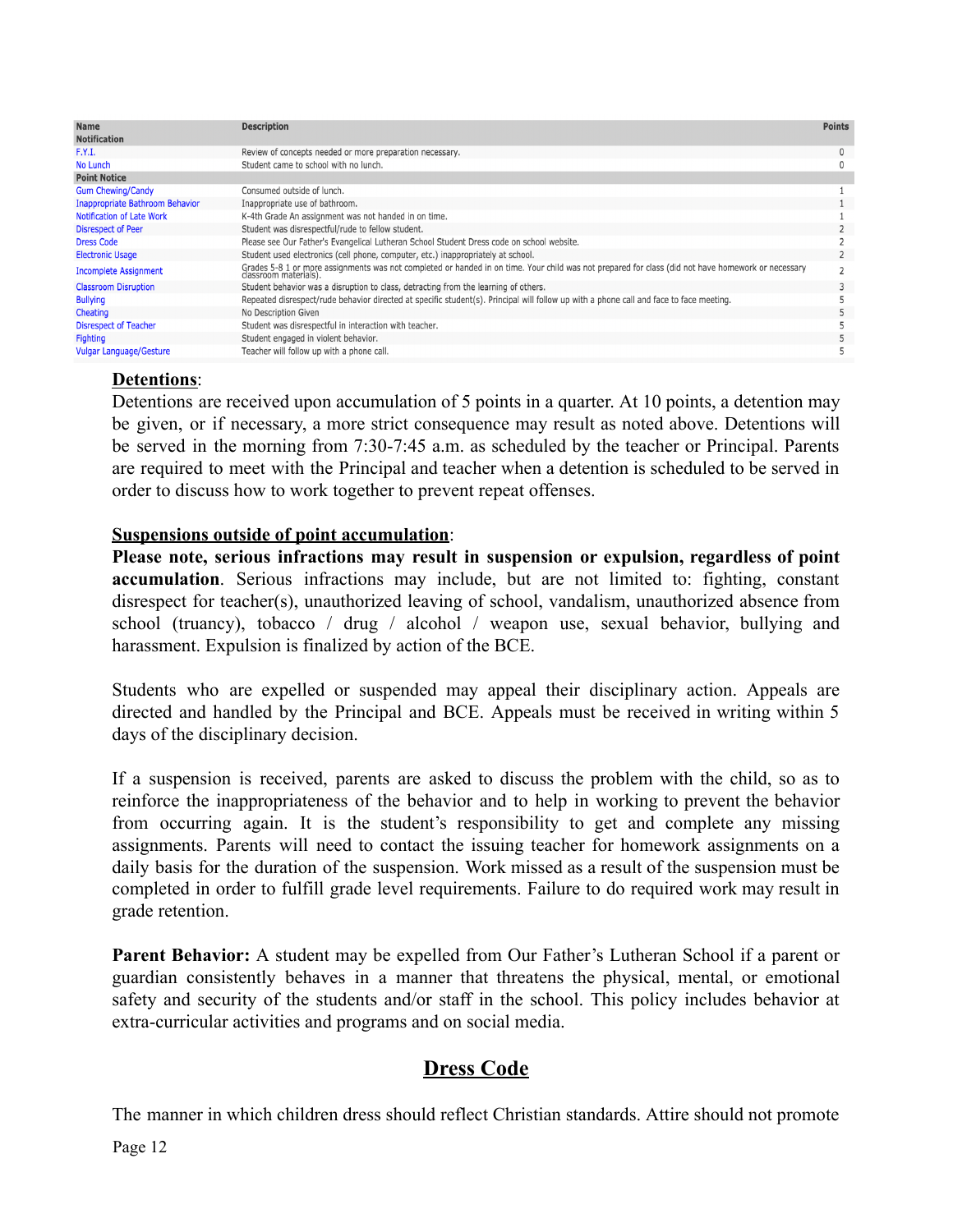anything contrary to our faith in either text or graphics. Clothing should not portray any products which are inappropriate or illegal for school age children and should not be sexually suggestive. Clothing should be clean, in good repair, and appropriate for weather conditions. Gross or repeated violations will result in a child being removed from the classroom until the violation is corrected. A detailed Dress Code is available on our website: [www.ofls.org](http://www.ofls.org).

## **Due Process**

When a concern is identified, please speak directly with the person involved - first by you and then, if necessary, with someone in authority, following due process. If there is still a need, meet with the Principal. Should that not resolve the concern, please meet with the Pastor and the Principal and finally request a meeting with the Chairman of the Board for Christian Education who will arrange a hearing for the grievance. Please remember that mutual agreement is desired but not always possible.

## **Early Dismissal**

**When a child needs to leave earlier than the normal dismissal time (3:10 p.m.), parents are asked to provide at least 24 hours notice so that the learning environment is disrupted as little as possible.** Parents are required to come into the school office, sign in, and wait in the office for the secretary to call for the child. No students will be sent out of the building to the parking lot. Early dismissal on a regular basis is not permitted. Please try to schedule recurring appointments at different times to avoid repeated absences in the same classes.

## **Emergency School Closings**

School closings are authorized when one or more of the following conditions exist:

- 1. Inclement weather endangers the safety of the students going to and from school.
- 2. The Greenfield Public Schools, the Milwaukee Public Schools, and/or Martin Luther High School is closed because of inclement weather.
- 3. Equipment failure in the school makes school attendance unsafe or unwise.
- 4. Conditions in the school or on the school property are hazardous or unhealthy.

In addition to the policy, the following procedures are operative:

- 1. The decision to close the school is the Principal's.
- 2. Announcements for school closings will be made through the radio/television media, email lists, and the school website. Cancellation of after school activities will be announced through email lists to those involved.
- 3. Parents are encouraged to arrange for a place their children will go in case the school has to close before the regularly scheduled dismissal time.

Since it is possible that weather and road conditions can change during the day, the cancelling of after school events, practices, and sports events will be determined on an individual basis with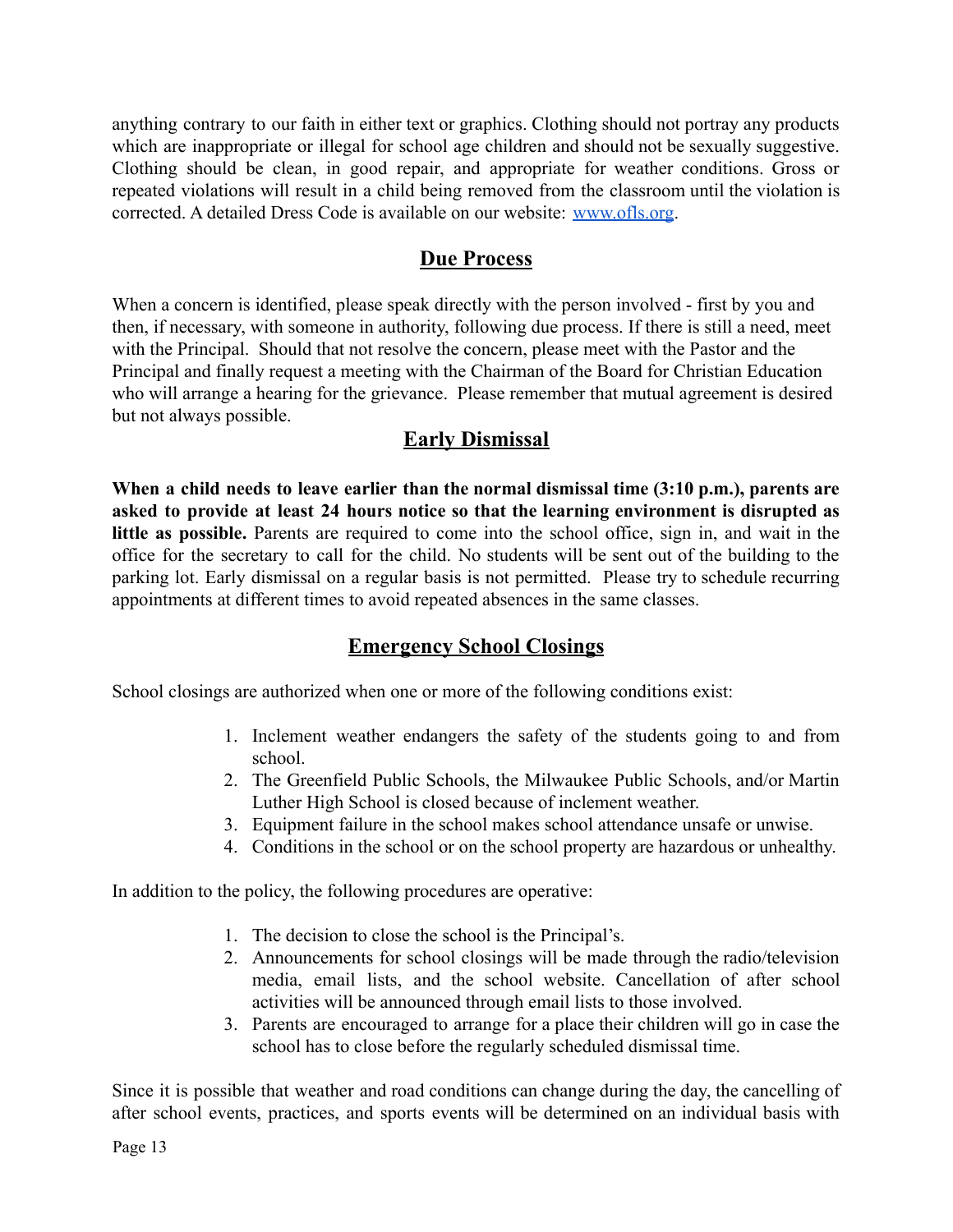the consultation of the Principal and those staff who have direct responsibility for the events.

## **Enrollment Limitations**

| Jr. Kindergarten (4K)              | 15 |
|------------------------------------|----|
| Kindergarten/1 <sup>st</sup> Grade | 24 |
| Grades 2-4                         | 26 |
| Grades 5-8                         | 30 |

If a class limit has been reached, additional students will not be enrolled without action from the Board for Christian Education. Both the teacher of the class so affected and the Principal will be involved in the decision.

## **Examination of Student Records**

A statement in the "Parent Handbook" shall inform parents and guardians of their legal right to examine the school records of children in their family or in their guardianship.

Permission for inspection or release of a student's records may be obtained by a parent or guardian by completing a written request to the Principal and arranging a mutually agreed upon time for such viewing. Viewing shall be arranged not more than fourteen days after request is made. Following a request to examine a student's records, a notice of such disclosure and all subsequent disclosures will become a part of the student's records.

## **Extracurricular Activities**

Students at Our Father's have a number of opportunities to grow outside of academics including: Band, Piano and Voice Lessons, Drama and Theater, and Athletics.

## **Fire Drills**

The school is required by law to conduct fire drills. Students must be quiet and pay attention to the teachers in charge during the drills. Students are expected to know the exit routes for each of their classrooms. These routes are posted near each classroom door. The teachers each have an emergency packet, which they take with them when the class leaves the building.

## **Fighting**

Fighting is a particularly distressing behavior. It should not occur in this school. Children must learn to deal with behavior that is inappropriate in a way other than fighting. Should students engage in fighting, they may be suspended from school. If a student is involved in a situation that could lead to a fight they should immediately seek assistance from a staff member.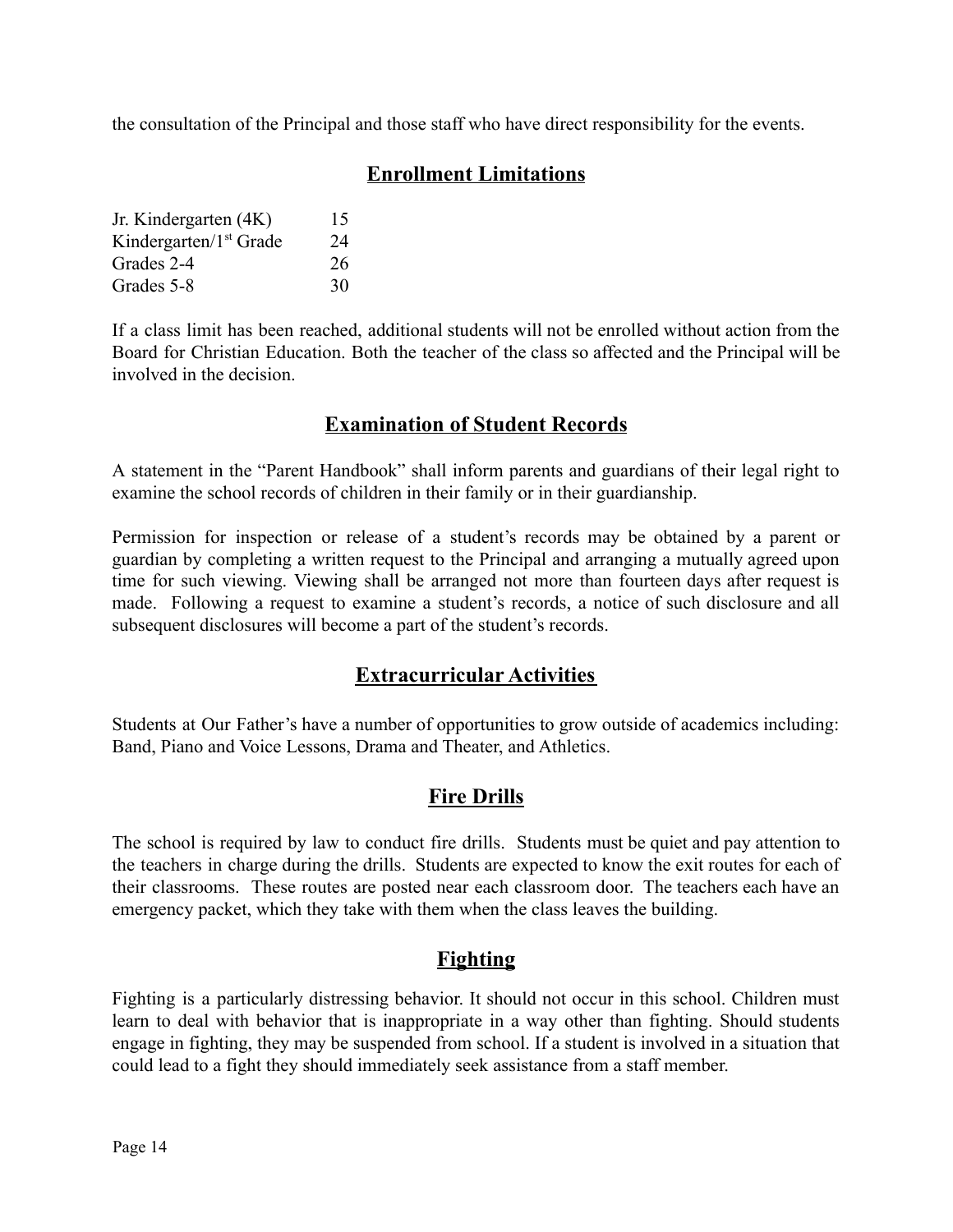## **Fees**

It shall be the policy of Our Father's Ev. Lutheran School to charge fees for the following:

- Personal use items, such as uniforms, gym clothes, etc.
- Social and extracurricular activities if not necessary to the private school's curriculum such as sports fees, and field trips that are not required.
- Meals consumed by pupils of the private school.
- Transportation.
- Before-school and after-school Childcare

## **Fees and Tuition**

Our Father's Ev. Lutheran Church has made a commitment to support the education the students enrolled at Our Father's Ev. Lutheran School. Parents are expected to honor their responsibility to pay all fees and tuition on time and in full or their child may be suspended from school until these obligations are paid. Parents who experience financial hardships should speak to the Principal about the Tuition Assistance Program. The following fees are payable to the school:

- 1. **Tuition Fees and Tuition**: Please visit the "Admissions" page on our school website, [www.ofls.org](http://www.ofls.org), for the most up-to-date costs. Information on payment plans as well as when enrollment fees are due can also be found there.
- 2. **Milk Fee:** Our Father's Ev. Lutheran School participates in the WDPI Milk program, which provides a partial reimbursement to the school for interested students to have milk each day. The remaining costs are covered by the Milk Fee, which is due before the first day of school.
- 3. **Band Fees:** Participation in the Lutheran High School Association Elementary Band **Program will be FREE for all interested students in grades 5 through 8.**

## **Please submit payments for any fees and tuition to the School Office.**

*For those in the Parental Choice Program, Tuition Fees and Tuition are paid by the program. The Milk Fee and other occasional optional fees are optional and must be paid if the student will participate in those programs.*

## **Fees and Tuition for School Choice Students**

It is the policy of Our Father's Ev. Lutheran School

- not to withhold student records for failure to pay tuition or fees.
- not to deny a program application for failure to pay tuition or fees.
- not to sanction a parent or pupil for failure to engage in fundraising.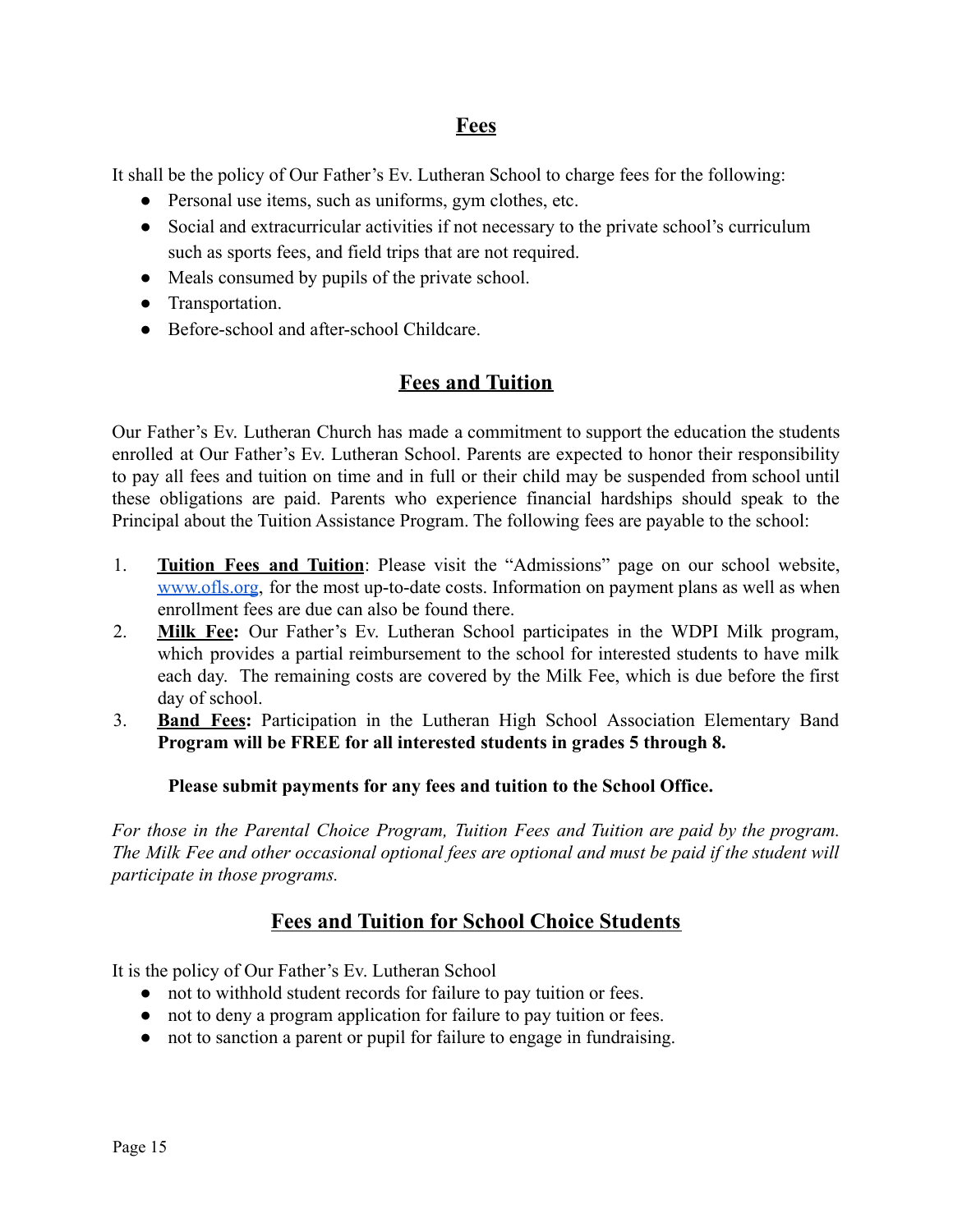## **Field Trips**

The intent of a field trip is to supplement, enhance, and support the classroom instruction in one way or another. The teacher requests a field trip in advance for such a purpose.

We rely on parents and grandparents to drive and chaperone. Chaperones have the responsibility to assist the teacher in the supervision and safety of the children.

Children in the family of the chaperone will not be attending unless the children are in the classroom of the field trip.

## **Homework Expectations**

Daily work is an important part of a child's academic development. Homework helps each child internalize the material covered and develop initiative to complete assignments. This begins in the lower grades and continues through grade 8. We expect assignments to be completed consistently. If there is a concern regarding homework, a discussion should first take place with the classroom teacher. If further discussion is needed, the Principal will meet with the parents and teacher.

## **Homework from Student Absence**

When a student is absent from school, whether for an appointment, illness, suspension, or other reason, the following policy will be enforced:

- 1. Homework will be available for pick-up in the morning before the school day begins, or after school at 3:30 pm. Homework will not be available for pick-up during the school day.
- 2. Students will have the same number of days to complete missing work that they were absent if they were not provided the work ahead of their absence. Work that is given before a planned absence should be completed and turned in immediately upon return to the school.
- 3. Teachers will always work to ensure that what is best for the student is done. If a special accommodation needs to be made regarding missing work, please speak in person with your child's teacher.

## **IEP/ISP (Individual Service Plan) Team Evaluation**

An evaluation is available through the Greenfield School District to provide a professional evaluation from a team of specialists for suspected learning or behavioral difficulties for our students. Contact your student's teacher or the Principal for more information about this process. We may develop our own Student Growth Plan as we collaborate with parents how to best help each child maximize their growth.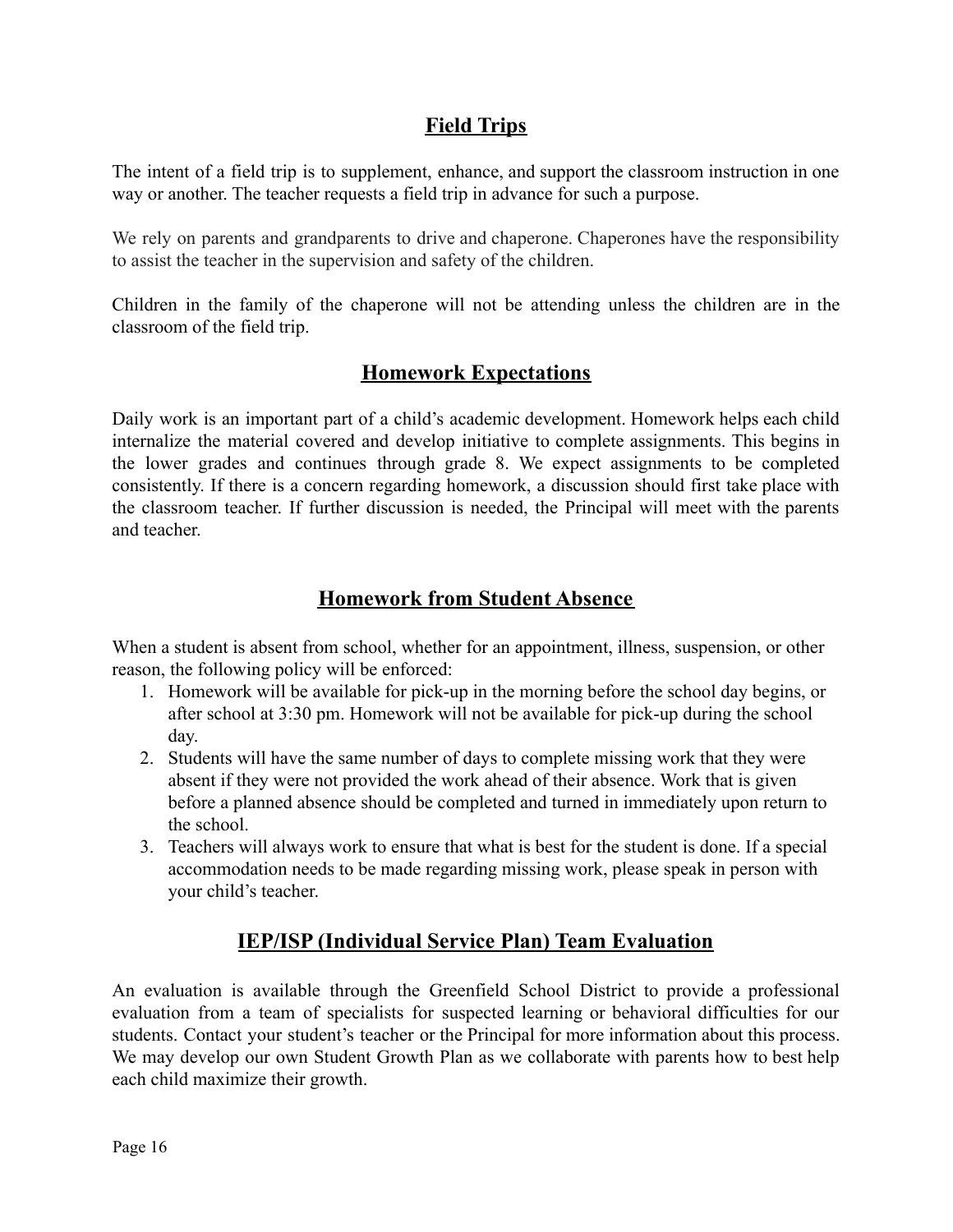## **Liability Disclosure**

Every activity sponsored by Our Father's Lutheran Church and/or the Our Father's Lutheran School (hereinafter "Church"), is carefully planned and adequately supervised by mature adults. However, even with the best planning and precaution, unforeseen events can occur. This disclosure is made to all participants, whether through his/her parent or guardian or as an adult on his/her own behalf, to inform them they assume all risk of damage, loss, or injury to the person or property for which the Church and its employees and volunteers are not negligent.

## **Lice Policy**

Our Father's Lutheran School follows the same practice as the Greenfield Schools District. When nits or live lice are found, the school contacts the parents that day and informs them of our findings. Parents may pick their student up from school to treat them, however if the parent is at work or unavailable to pick up their child, they do not need to pick them up early.

• Classroom checks and letters home regarding individual lice cases will be discontinued unless three or more students of the class are affected.

## **Limited Services**

We are limited in the services that we can provide. Our Father's Lutheran School reserves the right to withhold admission of a student should special needs exist that cannot be provided for within the school environment. The school will make reasonable accommodations that do not significantly impact the work of teachers or staff for students. **We do work closely together with the local public districts in this area as well as Lutheran Special School of Milwaukee in providing assistance and direction if there is a student need.**

## **Lunch Room**

While 2 microwaves are available, we encourage families to avoid sending microwavable meals with their children. The times needed to cook those meals cause unnecessary delays to students trying to quickly reheat food. The teachers will monitor the use of microwaves to ensure that all students are able to eat in the time allotted. If you send something that needs to be heated in the microwave, please make sure your child knows how to operate the microwave independently.

## **Medication Policy and Procedure**

- 1. Notify the Principal/school secretary by filling out a "Parent/Guardian Medication Consent Form."
- 2. If the student is to take a prescription drug, it is required that, in addition to the parental consent required in point 1 above, written instructions from the physician or dentist who prescribes the drug must be provided.
- 3. All medications, except those needing refrigeration, asthma medicine, and EpiPens, will be stored in the school office. They must be in properly labeled bottles, which include the name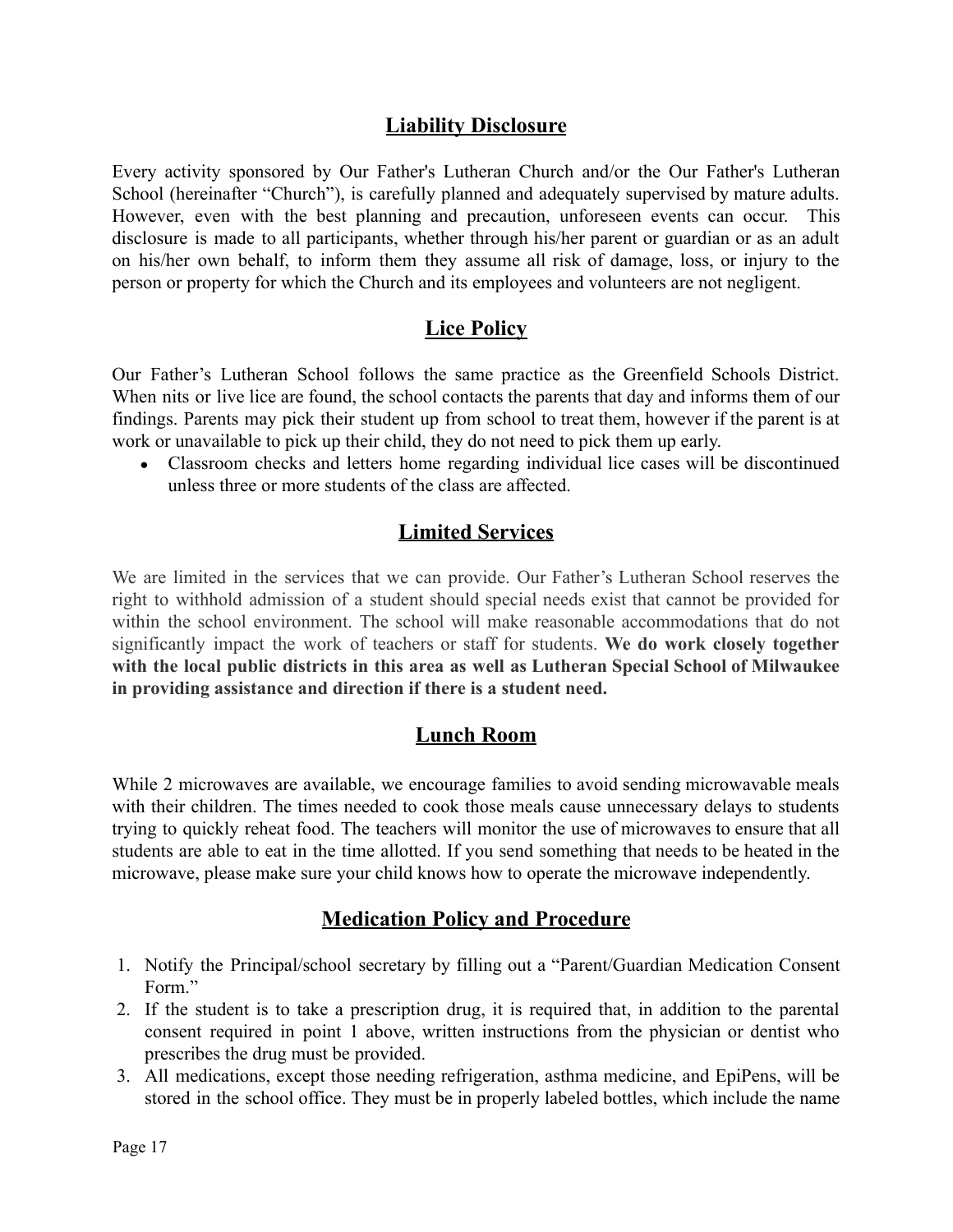of the student, the name of the physician, the name of the medication, and the dosage to be given.

- 4. The school secretary or the Principal will normally administer medication.
- 5. No one is required to administer drugs.
- 6. State law states that persons authorized by the Principal to administer drugs are immune from civil liability for their acts or omissions unless there is a high degree of negligence.
- 7. The above procedures are annually reviewed by the Principal.

## **Milk**

Our Father's will accommodate milk substitutions for any student with a disability that restricts the child's diet and has a medical statement on file with the school. The medical statement can be found by clicking this [link](https://dpi.wi.gov/sites/default/files/imce/school-nutrition/pdf/medical-statement.pdf) or visiting this page:

<https://dpi.wi.gov/sites/default/files/imce/school-nutrition/pdf/medical-statement.pdf>"

In accordance with federal civil rights law and U.S. Department of Agriculture (USDA) civil rights regulations and policies, the USDA, its Agencies, offices, and employees, and institutions participating in or administering USDA programs are prohibited from discriminating based on race, color, national origin, sex, disability, age, or reprisal or retaliation for prior civil rights activity in any program or activity conducted or funded by USDA. This institution is an equal opportunity provider.

Persons with disabilities who require alternative means of communication for program information (e.g., Braille, large print, audiotape, American Sign Language), should contact the agency (state or local) where they applied for benefits. Individuals who are deaf, hard of hearing or have speech disabilities may contact USDA through the Federal Relay Service at (800) 877-8339. Additionally, program information may be made available in languages other than English.

To file a program complaint of discrimination, complete the [USDA Program Discrimination](https://www.usda.gov/sites/default/files/documents/USDA-OASCR%20P-Complaint-Form-0508-0002-508-11-28-17Fax2Mail.pdf) [Complaint Form,](https://www.usda.gov/sites/default/files/documents/USDA-OASCR%20P-Complaint-Form-0508-0002-508-11-28-17Fax2Mail.pdf) (AD-3027) found online at: How to [File a Complaint](https://www.usda.gov/oascr/how-to-file-a-program-discrimination-complaint), and at any USDA office, or write a letter addressed to USDA and provide in the letter all of the information requested in the form. To request a copy of the complaint form, call (866) 632-9992. Submit your completed form or letter to USDA by mail:

> U.S. Department of Agriculture Office of the Assistant Secretary for Civil Rights 1400 Independence Avenue, SW Washington, D.C. 20250-9410; fax: (202) 690-7442; or email: program.intake@usda.gov.

## **Newsletter**

The school office releases a weekly newsletter at the end of each week to keep parents informed about events and important information and is available on the school's website [www.ofls.org](http://www.ofls.org). Parents are responsible for the information posted in the weekly newsletter.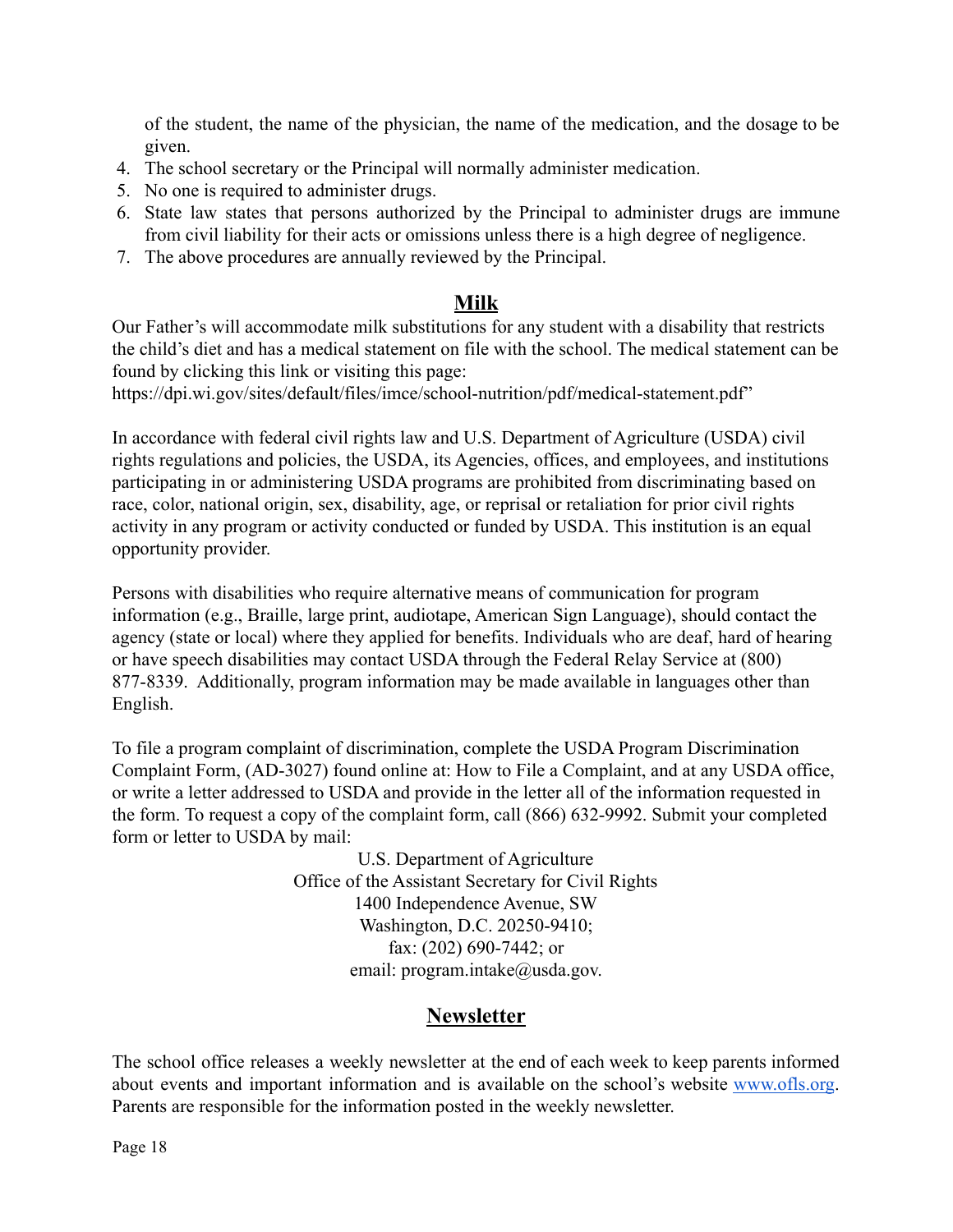## **Non-Discrimination Policy**

Our Father's Ev. Lutheran School will not permit race, gender, or nationality to be a determining factor for admission into the school. We admit students of any race to all of the rights, privileges, programs, and activities available to the students of the school, making no discrimination on the basis of color or gender.

## **Non-Harassment Policy**

Our Father's Ev. Lutheran School is committed to being a safe environment for all students. With a caring staff, we seek to treat others with respect. Bullying, cyber-bullying, and harassment are antisocial behaviors and affect everyone; they are unacceptable and will be dealt with by the staff.

**Our Father's Ev. Lutheran School has defined bullying (including cyber-bullying) as repeated malicious behavior directed toward a particular student. This behavior can be verbal, exclusionary or physical in nature and is intended to cause emotional or physical harm to the victim. Studies have demonstrated the possible long-term harm caused by bullying. Because of this possibility, our concern for the well-being of our students has led us to structure a formal process to deal with this type of inappropriate behavior.**

**Anyone who feels he/she has been harassed is encouraged to report the incident.** Reporting will be strongly considered in applying the consequences to offenders.

Bullying/harassment of any type must be reported immediately.

- **● Teachers have legal reporting requirements and must abide by those.**
- Students must immediately report incidents to the staff member who is present or nearest to the scene. If the staff member is committing the harassment, the student must report to another staff member.
- A clear account of the incident will be recorded and given to the Principal.
- The Principal will interview all individuals concerned and record the incident.
- Parents/Guardians will be informed through a phone call or letter.
- Consequences will be used as appropriate and in consultation with teachers and parents/guardians but not limited to:
	- o Official warning in writing
	- o Detention out of classroom
	- o Exclusion from certain activities, such as recess, a field trip, or the 8th grade class trip
	- o Short term in-school suspension
	- o Expulsion

All adults in the school, including administrators, custodians, teachers, office personnel, etc. must recognize their role in the prevention of bullying.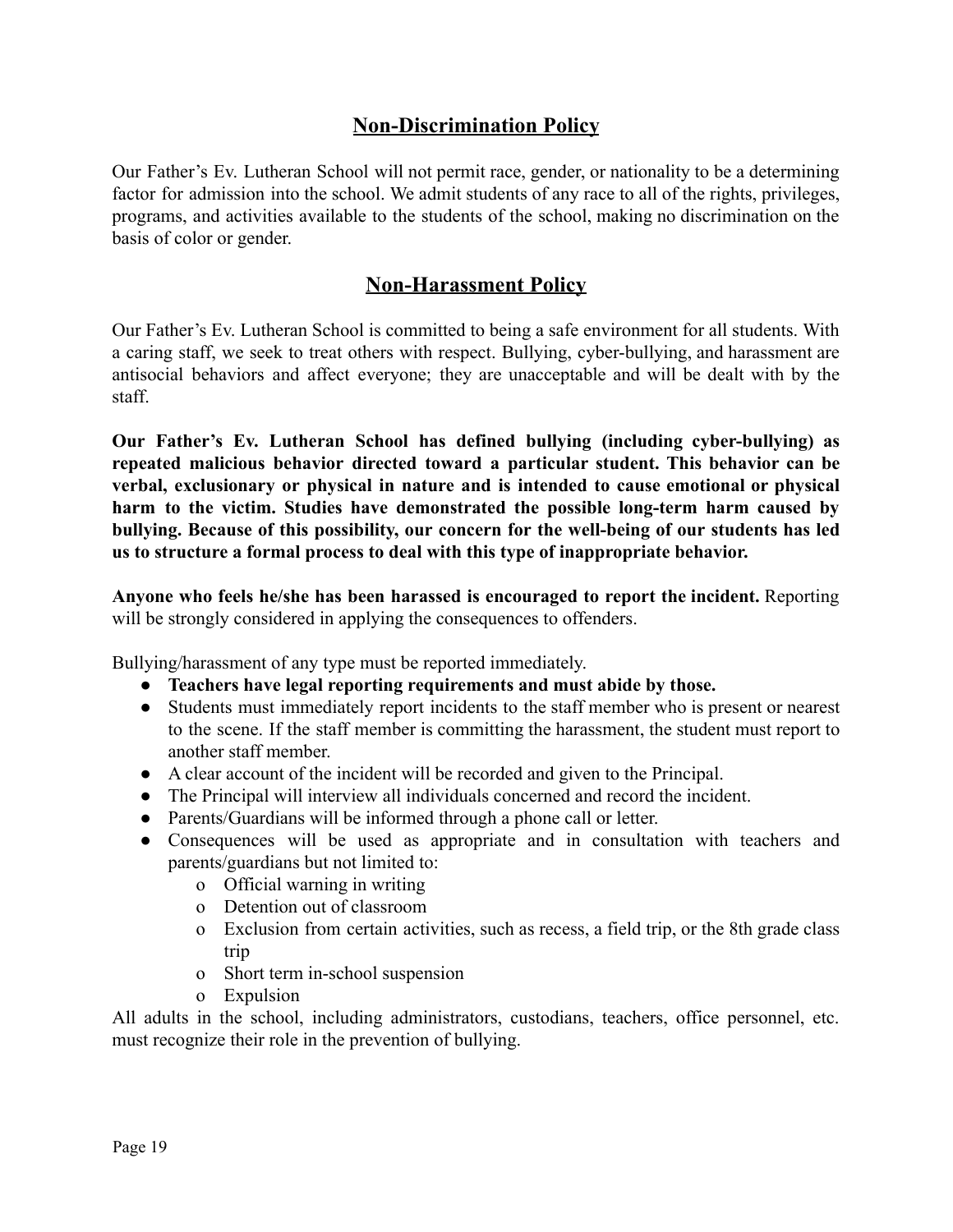## **Nuisances**

Toys, iPads, iPods, cell phones, smart watches, and other similar nuisances which may detract from the learning environment of the classroom are items that may be confiscated if they are seen during the school day.

## **Online Grades**

For families of children in grades 1-8, grades are available online through Sycamore Education. Grades are updated weekly by Sunday evening. Please contact the teacher directly for specific questions and concerns.

## **Open Board Meetings**

The Board for Christian Education holds two open meetings a year notifying parents of the dates at least 30 days prior to the meetings.

## **Opt Out of Religious Activities**

It is the policy of Our Father's Ev. Lutheran School to allow parents to choose to opt out of religious activities at the school under the guidelines approved by the Wisconsin Department of Public Instruction.

- The student's parent or guardian must submit a written request within two weeks of their enrollment approval in the school or the activity.
- The student's parent or guardian must meet with the Principal and Pastor to discuss the reasons why the school encourages attendance at religious activities.
- The written request must be signed by the parent or guardian.

## **Parental Access to the Classroom**

Parents are welcome and encouraged to participate in daily activities at the school. Parents may also observe their children's classes provided that the observation is scheduled in advance or the parent has received permission from an administrator to observe the class. **The school administration is committed to providing teachers with advance notice of guests in the classroom.** This is done not only as a courtesy to teachers but also to ensure that the educational process is not disrupted and as an added security measure. Parents are asked to wear a guest pass in case of emergency.

A Parent may be denied the opportunity to observe a class if the school administration has determined that the parent's presence has had, is having, or may have a negative impact on the educational process. When parents are denied the opportunity to observe a class, they may appeal to the Board for Christian Education.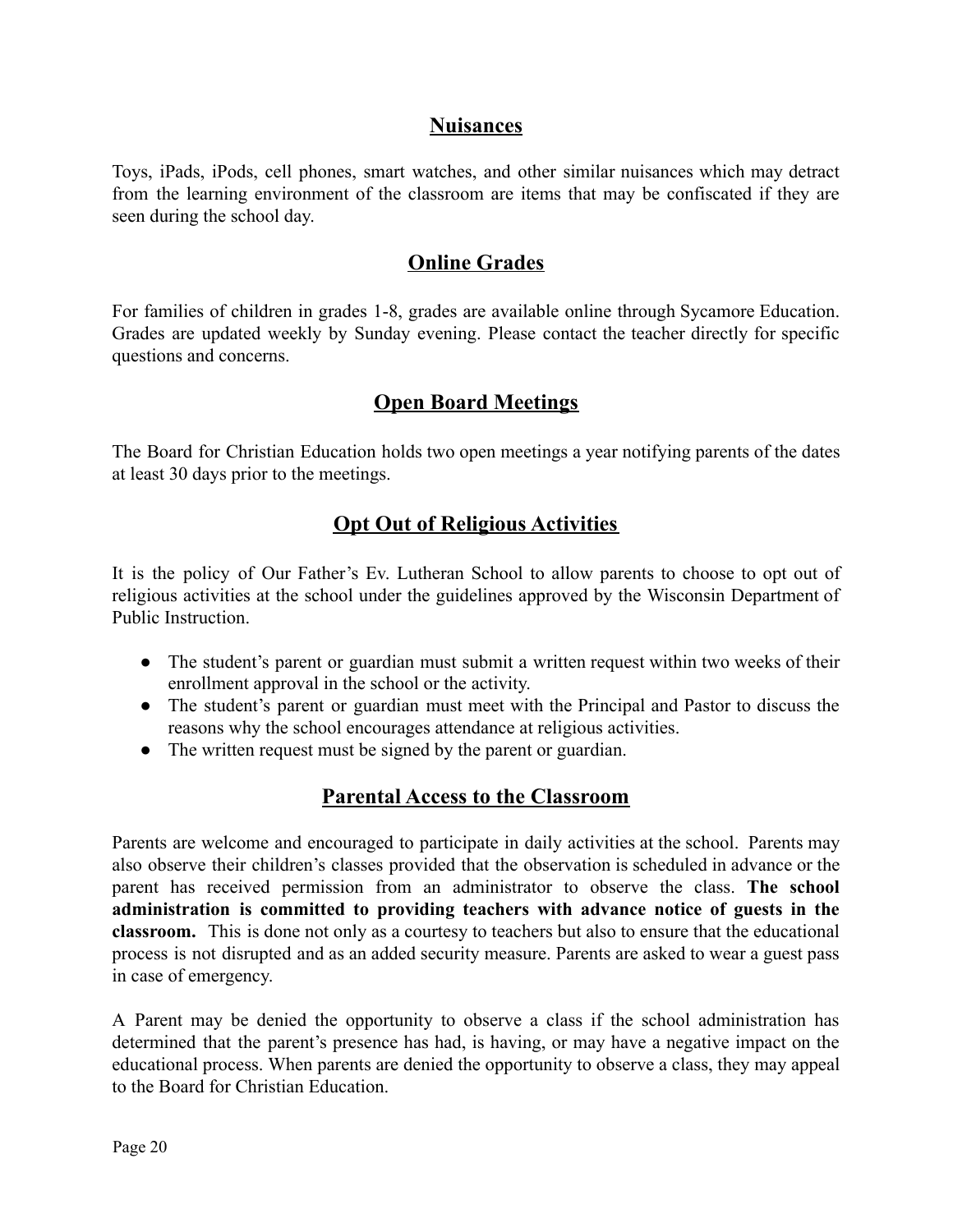## **Parental Service**

We believe every school family should share in the effort to maintain a high-quality education program. Personal service helps keep the per-pupil cost down and children benefit from seeing their parents use their talents in service to the school.

The Parent Service Program encourages each family to give 20 hours (K-8) or 12 hours (4K) of service per year. Many parents already provide more hours of service than is encouraged. The Parent Service Program is intended to promote family participation in your child's Lutheran education. This enhances the quality of your child's education. Service to the church is also encouraged. Hours are not recorded, as participation in this program is not recorded. Instead, this program highlights the need for parental involvement in a successful educational community. Please see the Volunteer Handbook or contact the School Office to inquire about service opportunities.

## **Parental Support**

Our Father's thanks parents for their continual support and encouragement. In order for Our Father's to be successful in its educational process, support from the home must be present. If parental behavior shows a clear lack of support for the mission of the school, a meeting will take place with the Principal (and teachers if they are involved) in an attempt to rectify the situation. If the meeting does not alleviate the concerns, the Pastor will be asked to be present at another meeting. If a mutual agreement regarding appropriate support and behavior cannot be reached, withdrawal of the child(ren) will be requested (or expected if strong disapproval is still present).

## **Parties**

If you are planning a party for your child but are not inviting his/her entire class, please do not pass out the invitations in school. You can avoid embarrassing children who are not invited if you will kindly mail invitations or call those who are invited.

## **Promotion Standards**

Our Father's has rigorous standards for promotion. We want to ensure all students are ready to move to the next grade level. Promotion decisions are based on student's readiness as noted on the report cards, test scores, attendance, developmental readiness, and other measures. **The exit period for Our Father's is grade 8. Our Father's does not grant a high school diploma.**

## **Academic Standards**

At Our Father's we measure student growth against the standard set by the state of Wisconsin for each particular grade level. If a student is 2 years or more below grade level in reading, writing or mathematics, promotion to the next grade will be at the discretion of the Principal.

## **Standardized Testing**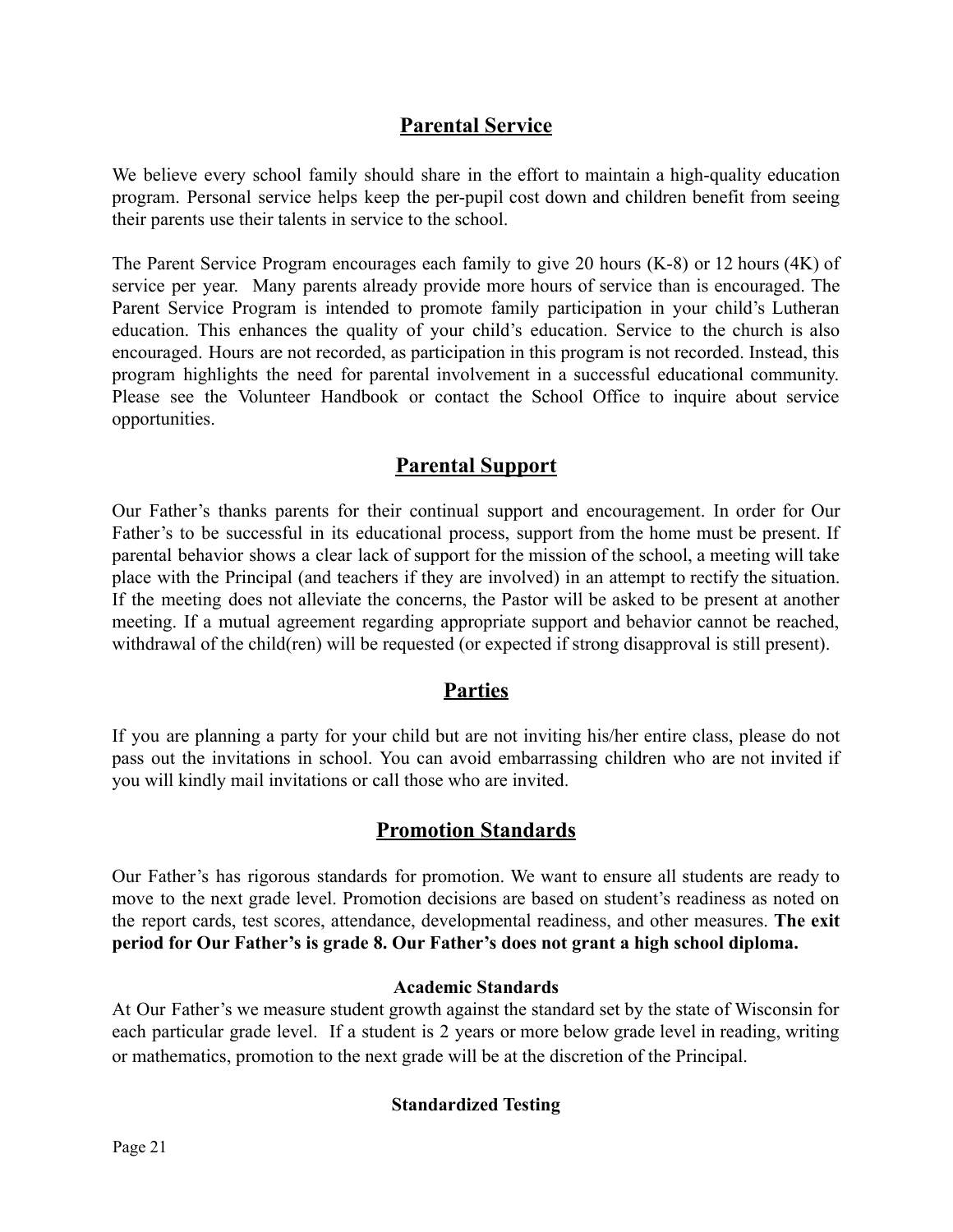Decisions to promote or retain students will also be based on their performance on the standardized test used at each grade level. Minimal performance in any core area is a reason for possible retention and the student will only be moved on to the next grade at the Principal's discretion.

#### **Attendance**

Students missing 10 or more days of a school year may be retained. It is crucial that students be in school and on time consistently to obtain the necessary skills to move to the next grade level.

#### **Developmental Readiness**

Some students are not ready for the curriculum or challenges faced socially in the next grade level. This will be determined by their organizational skills, social skills, and emotional readiness in current grade level. The teacher and Principal will promote students based on observations in these areas throughout the year.

## **Policy For Student Records**

It is the policy of Our Father's Ev. Lutheran School to maintain progress records for each student while the student attends the school and for five years after the student ceases to attend the school. This includes pupil's grades, statement of courses taken, attendance records, and immunization records.

Student's progress records will be sent to another school district or school within five (5) working days of receiving a written notice from a school, school district or court. A copy of the student's progress records will be made and sent with Our Father's Ev. Lutheran School retaining the original records for at least five (5) years after the student leaves the school.

## **Room Parents**

The responsibility of room parents is to coordinate various celebrations in the classroom during the year. A complete list of room parents' names will be sent home following the start of the school year. The room parents traditionally organize two parties per year; a birthday party for the teacher and a Christmas party.

**Birthday party** – This is usually a "surprise" party. Teachers whose birthdays fall in the summer are often given a "halfway" birthday party, but any available date is acceptable. Please notify the school secretary in advance so schedules can be checked.

**Christmas party** – Each teacher has his/her own viewpoint about Christmas parties. The recommended way to approach this is to ask the teacher two or three weeks before the party date as to what he/she would like you to do. Most classes have a gift exchange (\$5.00 limit), but some teachers have other gift ideas: please check with the teacher. Christmas parties are usually scheduled for the last day before Christmas vacation.

**Other parties** – Seasons, holidays, and other circumstances invite additional parties. **Please consult the teacher for that class.**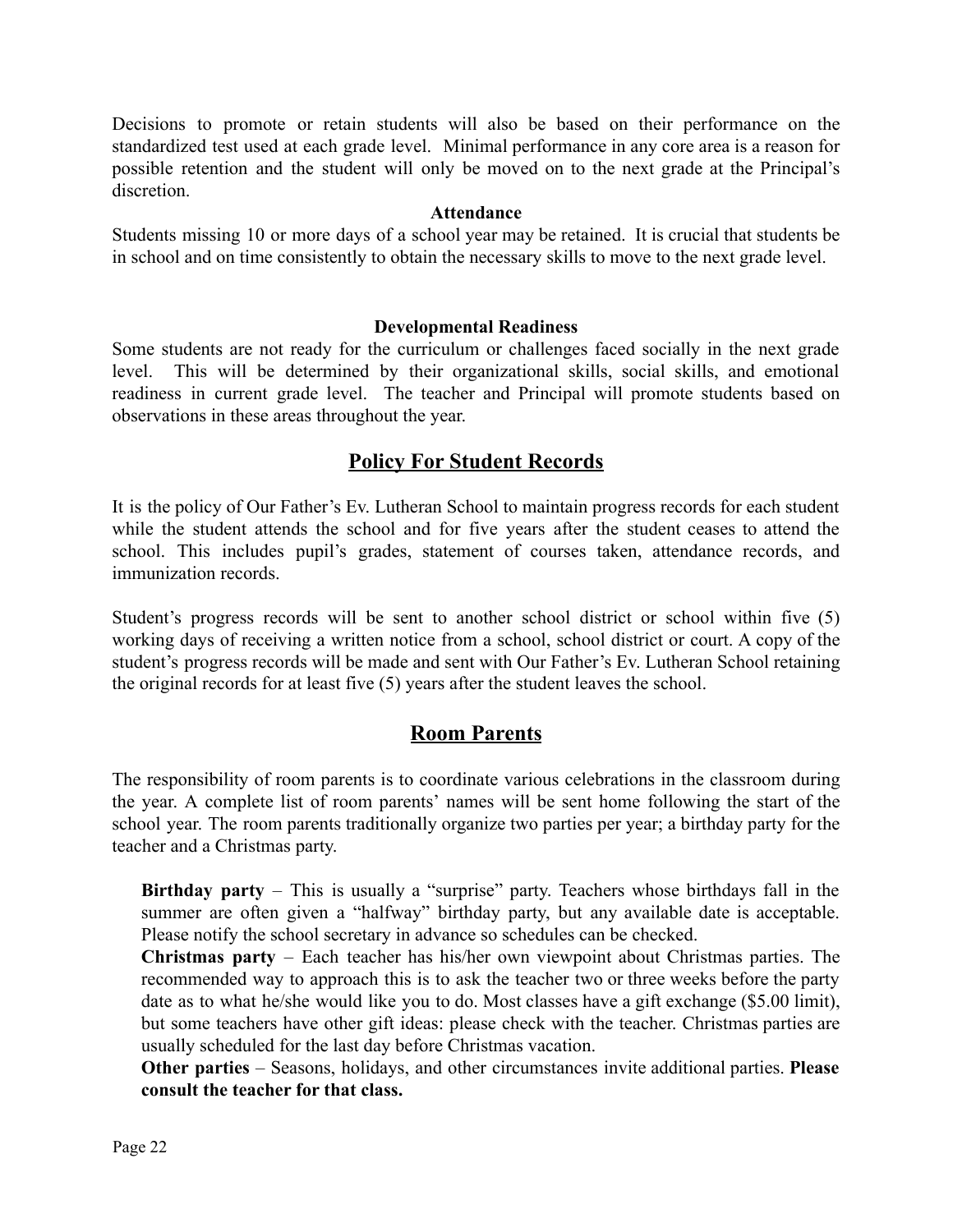## **School Times for Students**

The Junior Kindergarten (4K) meets from 8:00 a.m. until 12:00 p.m. on Monday through Friday. Kindergarten through Grade 8 children are in class from 8:00 a.m. until 3:10 p.m. each school day.

**Students should not arrive at school before 7:40 a.m.** Upon arrival, they may proceed to their classroom. Class begins at 8:00 a.m. and doors are closed. **Students arriving after 8:00 a.m. must sign in at the School Office.**

Students should be picked up after school promptly. After the closing announcements and prayers, students will be led to the parking lot. **Please do not park in the center area during pick up or pass other cars waiting to pick up children.** Parents should line their vehicles along the red line and wait for their child to enter the car. Please use extreme caution when driving through the parking lot.

Our Father's Ev. Lutheran Childcare Center is set up for before and after school care for families who must arrive before 7:40 a.m. and/or may not be able to pick up their child by 3:30 p.m. If a child is not picked up by 3:30 p.m., the child will be escorted to the Childcare Center to ensure continuous supervision. Please consult the Childcare Center for possible charges incurred.

## **Sexual Harassment**

All individuals and guests at Our Father's Lutheran School are to be treated with respect and dignity. Our schools must be an environment that is free from harassment and violence. It is a violation of our standards for students to harass a person through conduct or communication that is demeaning or physically harmful.

Harassment is considered to be words or actions directed toward an individual or group of individuals, which intimidates, degrades, or fails to respect another person's dignity. Harassment includes, but is not limited to references made to a person or group based upon a person's age, sex, race, religion, size, or ethnic origin. Verbal comments, sexual name-calling, gestures, jokes, slurs, and spreading sexual rumors directed toward an individual or groups are also considered to be harassment. Sexual harassment is defined as unwelcome sexual advances, requests for sexual favors, or other verbal, physical, or digital conduct of a sexual nature. Harassment must be reported to the teacher and administration immediately and will not be tolerated.

## **Student Illness**

## **Communicable Diseases**

Reporting of communicable diseases is required by law. When a communicable disease is suspected, the parent is responsible for reporting suspicious symptoms to the Health Department. Reporting should be done within 24 hours by phone, mail, or in person by the head of the family or person in charge. Rules and regulations regarding isolation, quarantine, and school attendance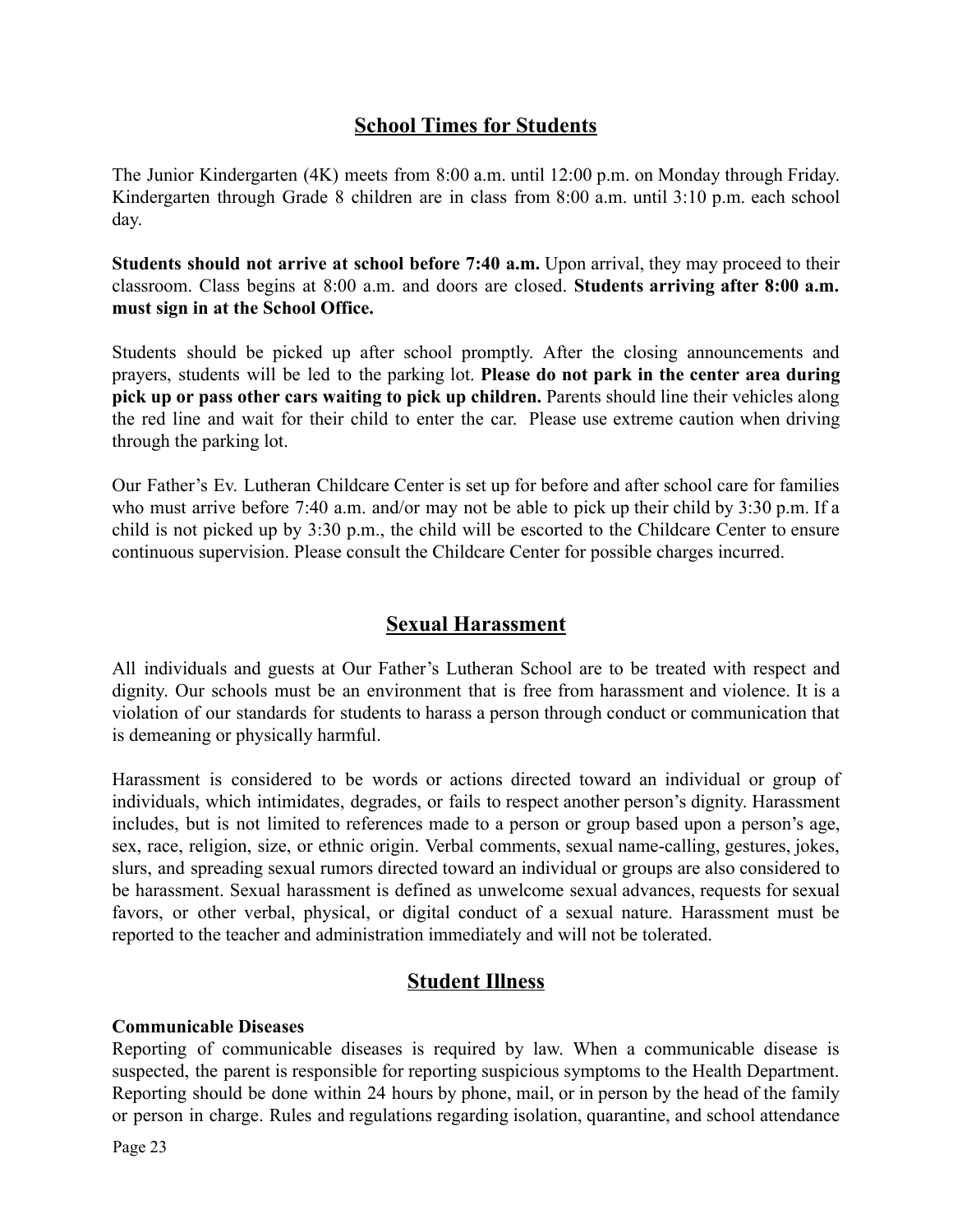will be given at the time the disease is reported.

## **Infectious Diseases/Conditions**

To prevent the spread of disease, students **may not** attend school with the following ailments:

- $\bullet$  Vomiting in the previous 24 hours
- $\bullet$  Fever in the previous 24 hours
- Diarrhea
- Rash accompanied by fever
- Pink eye (Conjunctivitis) until 24 hours after treatment has been initiated
- Rash on the face, usually around the nose or mouth; red sores may develop and form honey colored crusts (Impetigo) until 24 hours after the treatment has initiated.
- Chickenpox (Varicella) until the sixth day after onset of the rash or sooner if all lesions have dried and crusted (Re-entrance to school prior to the sixth day will be left up to the discretion of the administration).
- German measles (Rubella)
- Measles (Rubeola)
- Mumps until 9 days after onset of neck swelling (parotid gland swelling)
- Sore throat, scarlet fever, or strep throat (Streptococcal Pharyngitis) until 24 hours after treatment has been initiated and until the child has been without an elevated temperature for 24 hours
- Whooping cough (Pertussis) until 5 days of appropriate antibiotic therapy has been completed (total course of treatment is 14 days)

Please note: If your child is sent home for illness from vomiting, fever, diarrhea, rash with fever, or any of the above conditions they must be symptom free for 24 hours before they are sent back to school. Do not send your child back to school when they feel better in the morning.

## **Student Search**

When we suspect that a student may have illegal, dangerous, or disruptive items in their possession, he/she will be subject to search. This search may include and is not limited to their personal possessions, locker, desk, or clothing they are wearing.

## **Transfer Policy**

Under 119.23(6m)(a)(8) all schools in the Milwaukee Parental Choice Program (MPCP) must provide to every MPCP applicant "A copy of the policy used by the private school for accepting or denying the transfer of credits earned by a pupil attending the private school under this section for the satisfactory completion of coursework at another school."

The following is Our Father's policy adopted by our school board to satisfy the requirements of 119.23(6m)(a)(8):

Our Father's will consider accepting school credit from other institutions to the extent that coursework at the previous institution is documented and in accordance with Our Father's academic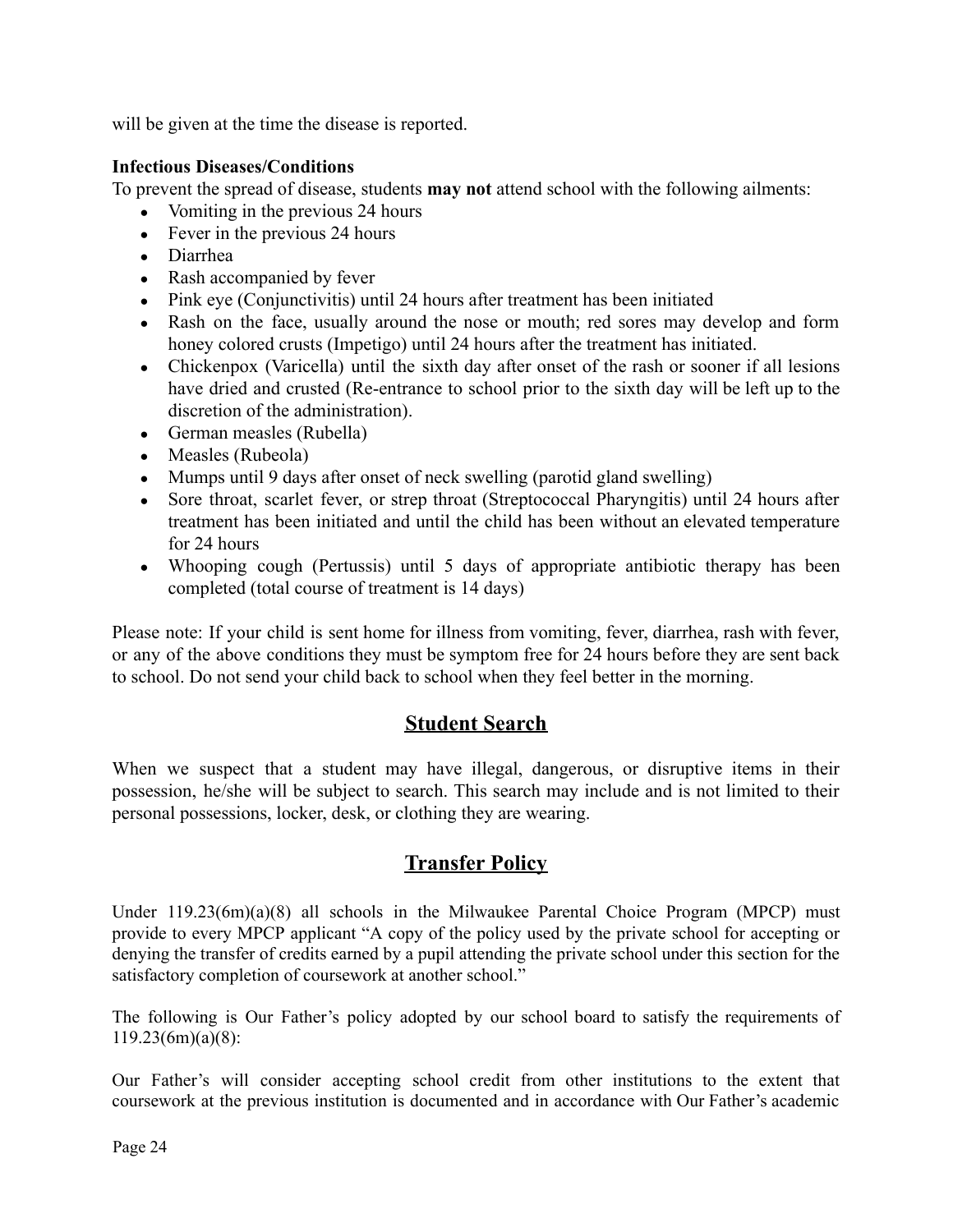standards as adopted under 118.30(1g)(a)3. All final determinations for the acceptance or rejection of transfer credits shall be made at the discretion of the school's Principal.

## **Visitors**

All visitors must report and register with the School Office upon entering the building. If reporting is not done in the office, the Principal retains the right to escort those individuals from the premises. Other than parent/guardians, only prospective students/families are allowed to visit Our Father's during the school day. Parents of a prospective student may make arrangements through the School Office for a tour or visit.

## **Volunteer Opportunities**

Our Father's Lutheran School values the involvement of adult volunteers to make our school successful. With this mission, we ask that you share your time, talents, and stewardship in creating a stronger and more productive school. A Volunteer Handbook is available on the school website ([www.ofls.org\)](http://www.ofls.org) that details volunteer opportunities in the school.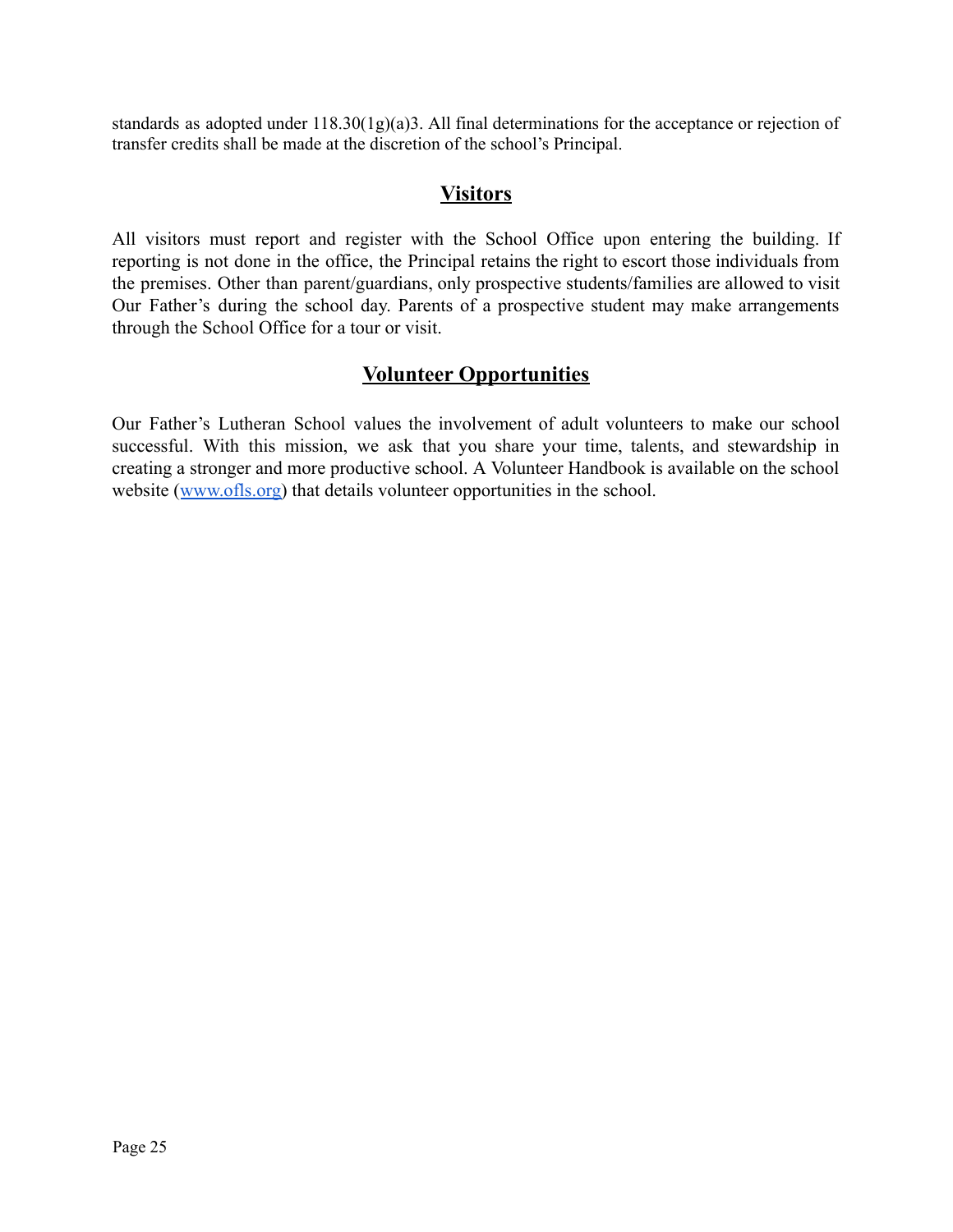Our Father's Lutheran School is a not for Profit organization,  $50I(c)3$ , under the group ruling and contained in a letter *dated January 8, 1965 from the Department of the Treasury, Internal Revenue Service*

A copy of the 501(c)3 document appears below:

U. S. TREASURY DEPARTMENT BUILDING NATION LITTER INTERNAL REVENUE SERVICE  $K/L = 50 - 64 - 135$ DISTRICT DIRECTOR in a 0. Box 1157 - Bom 610 P. Extension 3442 272-8600 REFLY REFER TO  $\overline{\phantom{a}}$ Mileukee, Misconsin - 53201 Form 2954 A: 32 P: RLK **August 25, 1964** PURPOSE Our Father's By. Intheres Church & School **mitricus** 6025 - So. Honey Creek Drive FORM SSOA REQUIRED Milwaukee, Wisconsin - 53221 **Ex**<sup>10</sup> **VES** ACCOUNTING PERIOD END **Centlement** 'n. Hosed upon the evidence submitted, it is held that you are exempt from  $\pm$  ederal income tax as an organization described in section SOI(c)(3) of the Internal Revenue Code, as it is shown that you are organization descri You are not required to file Federal income tax returns so long as you retain an exempt status, un-You are not required to file Federal income tax returns so long as you retain an exempt status, unless you are subject to the tax on unrelated business income imposed by section S11 of the Code<br>and are required to file For change in your name or address. Your liability for tiling the annual intermation recant, it can change in your annual accounting period Indicated above. person increased move.<br>Contributions made to you are deductible by donors as provided in section 170 of the Code. Be-<br>quests, lagacies, devises, transfers or gifts to or for your use are deductible for Federal estate<br>and g i The state of the tower in the processes of the Federal Insurance Contributions Act (social<br>security taxes) unless you file a waiver of exemption certificate as provided in such Act. You are<br>not liable for the tax imposed u not liable for the tax imposed under the Federal Unemployment I ax Act. inquiries about the<br>waiver of exemption certificate for social security taxes should be addressed to this office. This is a determination letter. Very truly y